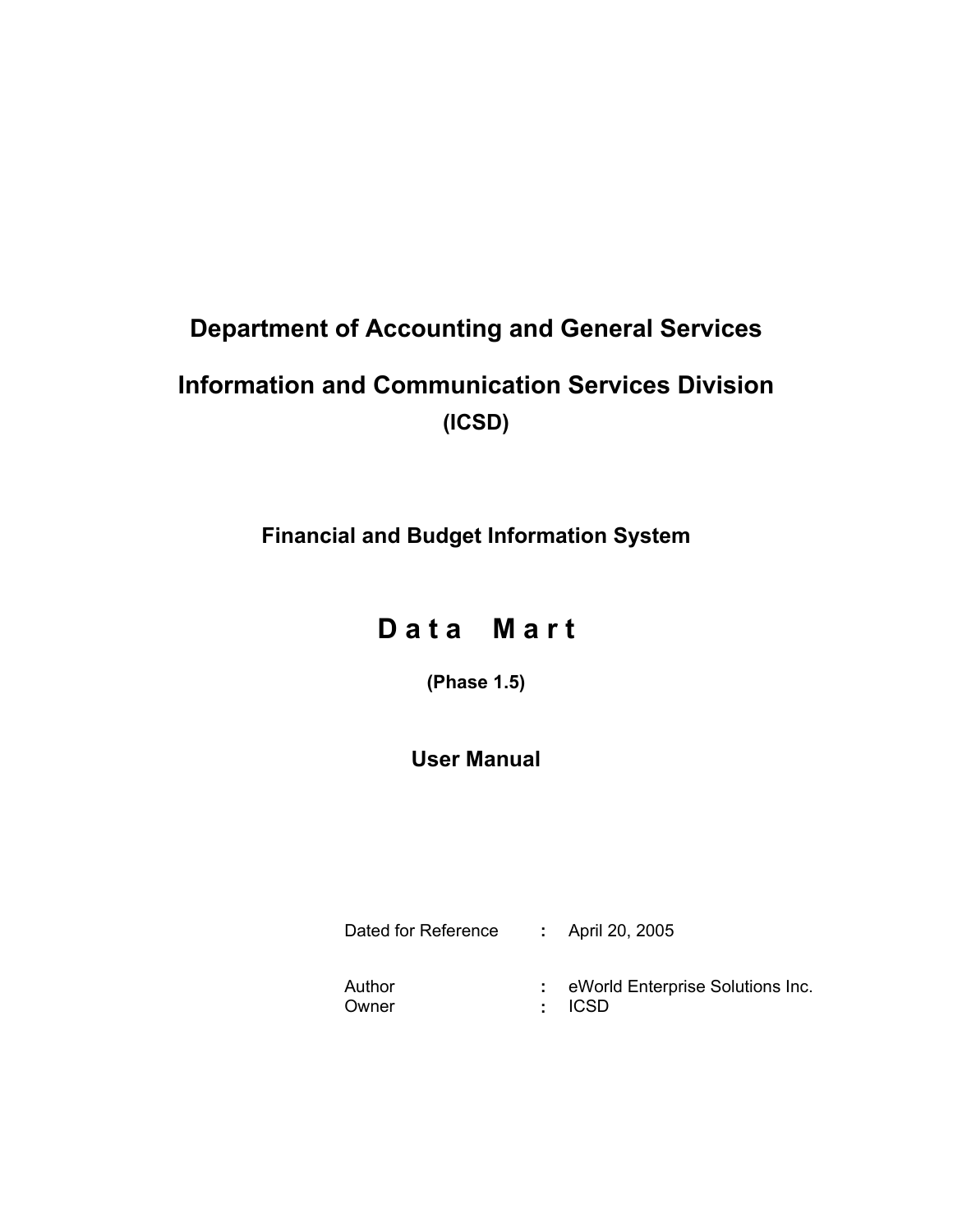# **Document Location**

Ensure that this document is current. Printed documents and locally copied files may become obsolete due to changes to the master document.

# **Revision History**

| Version |                     |                                                             |
|---------|---------------------|-------------------------------------------------------------|
| Number  | <b>Version Date</b> | <b>Summary of Changes</b>                                   |
| V1.0    | 2005-03-04          | Original version.                                           |
| V1.1    | 2005-03-10          | Revised per comments received from Wayne Horie              |
| V1.2    | 2005-03-11          | Revised per comments received from Wayne Horie              |
| V1.3    | 2005-03-14          | Revised per comments received from Wayne Horie              |
| V1.4    | 2005-04-20          | Revised per changes requested from Training Session held on |
|         |                     | April 13, 2005.                                             |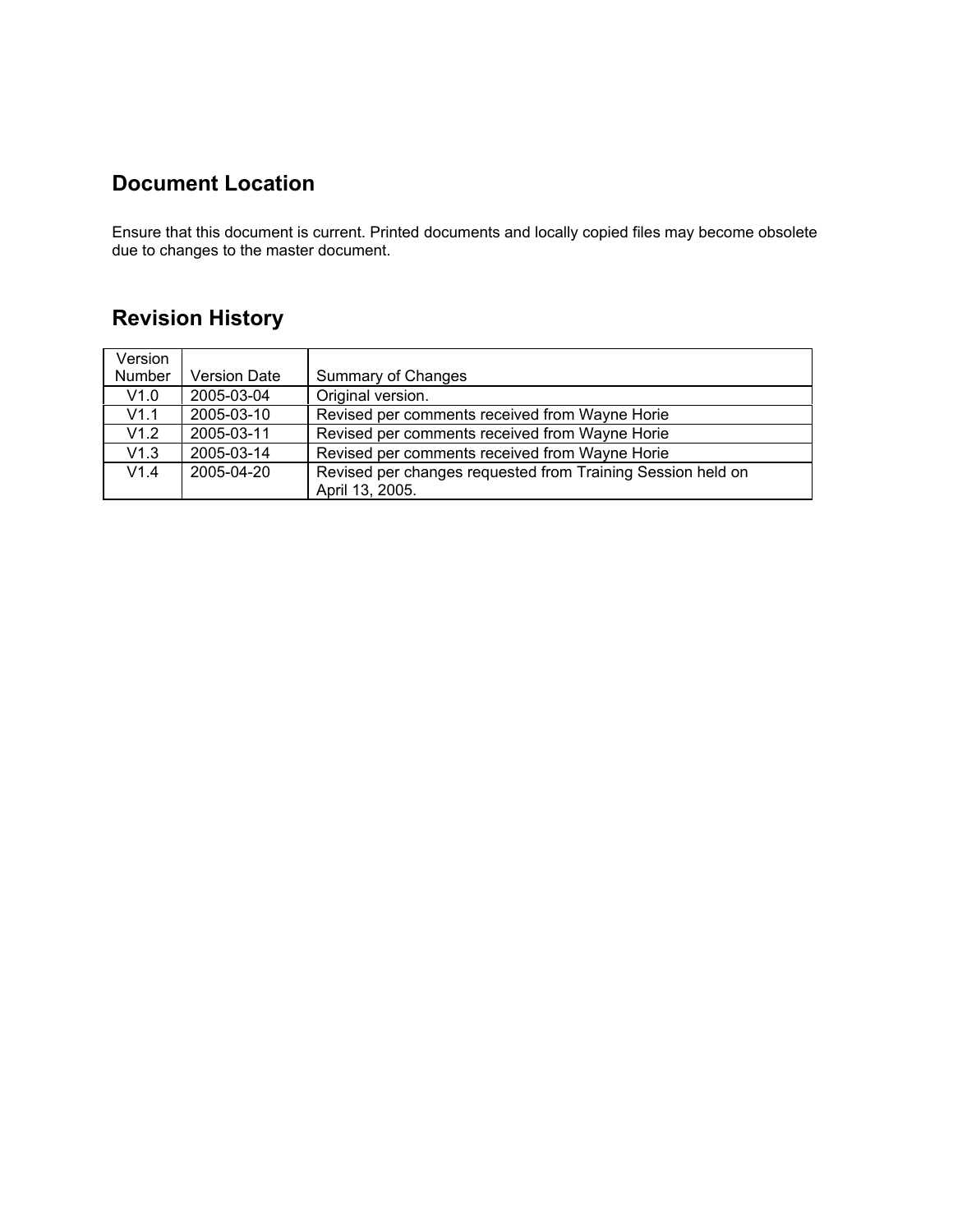# **Table of Contents**

| <b>CHAPTER 1</b>                  | <b>OVERVIEW</b> |  |
|-----------------------------------|-----------------|--|
| <b>SECTION 1.1</b>                |                 |  |
| <b>SECTION 1.2</b>                |                 |  |
| <b>CHAPTER 2</b>                  |                 |  |
| SECTION 2.1                       |                 |  |
| <b>SECTION 2.2</b><br>SECTION 2.3 |                 |  |
| SECTION 2.4                       |                 |  |
| SECTION 2.5                       |                 |  |
| <b>CHAPTER 3</b>                  |                 |  |
| SECTION 3.1                       |                 |  |
| 3.1.1                             |                 |  |
| 3.1.2                             |                 |  |
| SECTION 3.2                       |                 |  |
| 3.2.1                             |                 |  |
| 3.2.2                             |                 |  |
| 3.2.3<br>3.2.4                    |                 |  |
| 3.2.5                             |                 |  |
| 3.2.6                             |                 |  |
| SECTION 3.3                       |                 |  |
| 3.3.1                             |                 |  |
| 3.3.2                             |                 |  |
| 3.3.3                             |                 |  |
| 3.3.4                             |                 |  |
| 3.3.5<br>3.3.6                    |                 |  |
| 3.3.7                             |                 |  |
| 3.3.8                             |                 |  |
| <b>CHAPTER 4</b>                  |                 |  |
| SECTION 4.1                       |                 |  |
| SECTION 4.2                       |                 |  |
| SECTION 4.3                       |                 |  |
| SECTION 4.4                       |                 |  |
| <b>SECTION 4.5</b>                |                 |  |
| <b>CHAPTER 5</b>                  |                 |  |
| <b>CHAPTER 6</b>                  |                 |  |
| <b>CHAPTER 7</b>                  |                 |  |
| <b>CHAPTER 8</b>                  |                 |  |
|                                   |                 |  |
| <b>CHAPTER 9</b>                  |                 |  |
| <b>CHAPTER 10</b>                 |                 |  |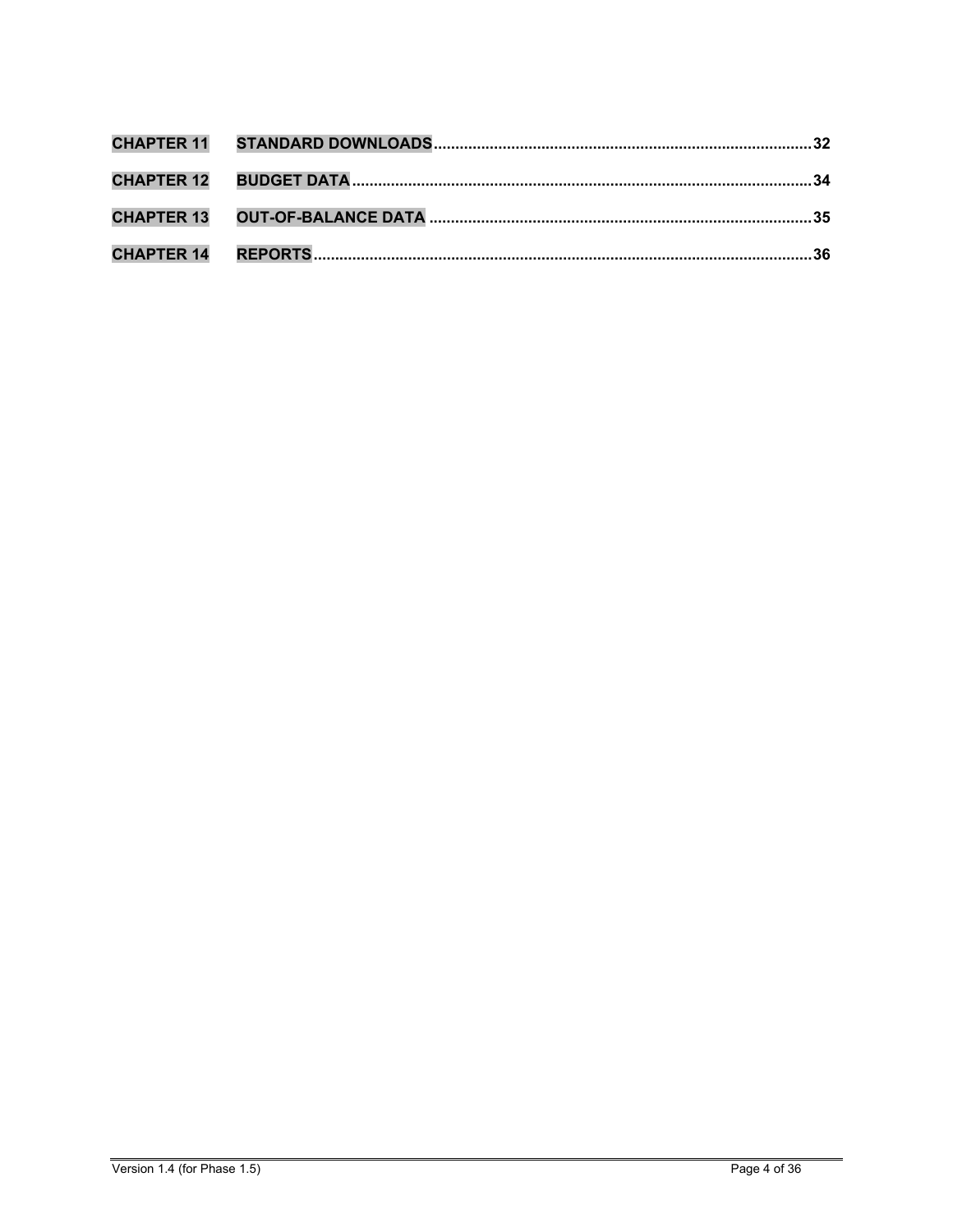# <span id="page-4-0"></span>**Chapter 1 Overview**

#### **Section 1.1 About Data Mart**

The FAMIS system is designed to provide financial information to state department heads, division administrators, program managers, branch supervisor and project managers. This data will assist departments manage their financial resources.

FAMIS data is downloaded into the data mart daily, allowing users to access the most up to date financial information from FAMIS. The data mart provides users access to financial information in an efficient manner and in a more usable format than what is currently accessible from FAMIS.

The data mart is currently a "Read-Only" database, therefore, users cannot update any FAMIS or Budget information. The information contained in the data mart is updated after transactions are first entered in either FAMIS or the Budget systems. Budget data is updated annually by the Department of Budget and Finance.

#### **Section 1.2 How to Use This Manual**

This Manual serves both as a training manual and a reference guide for the use of the Data Mart application. It is intended for the users of all experience levels. The content of the information presented in this manual assumes the user has a basic understanding of Microsoft Windows.

The Manual is structured to assist the reader to quickly refer and comprehend information. As well, it is designed with a consistent layout, color-coding and notation conventions detailed as follows:

#### **Chapters and Pages**

The Data Mart User Manual is divided into Chapters and Sections with appropriate headings and numberings, guided by the following conventions:

- Chapter/section numbers, chapter/section headings, chapter/section and their subsequent page numbers are listed in the Table of Contents found at the beginning of this manual.
- In the Table of Contents, each chapter heading is highlighted in a distinctive color.
- A chapter heading, in its highlighted color, is always present in the top left corner of each page.
- A chapter number is always positioned in the top right corner of the page.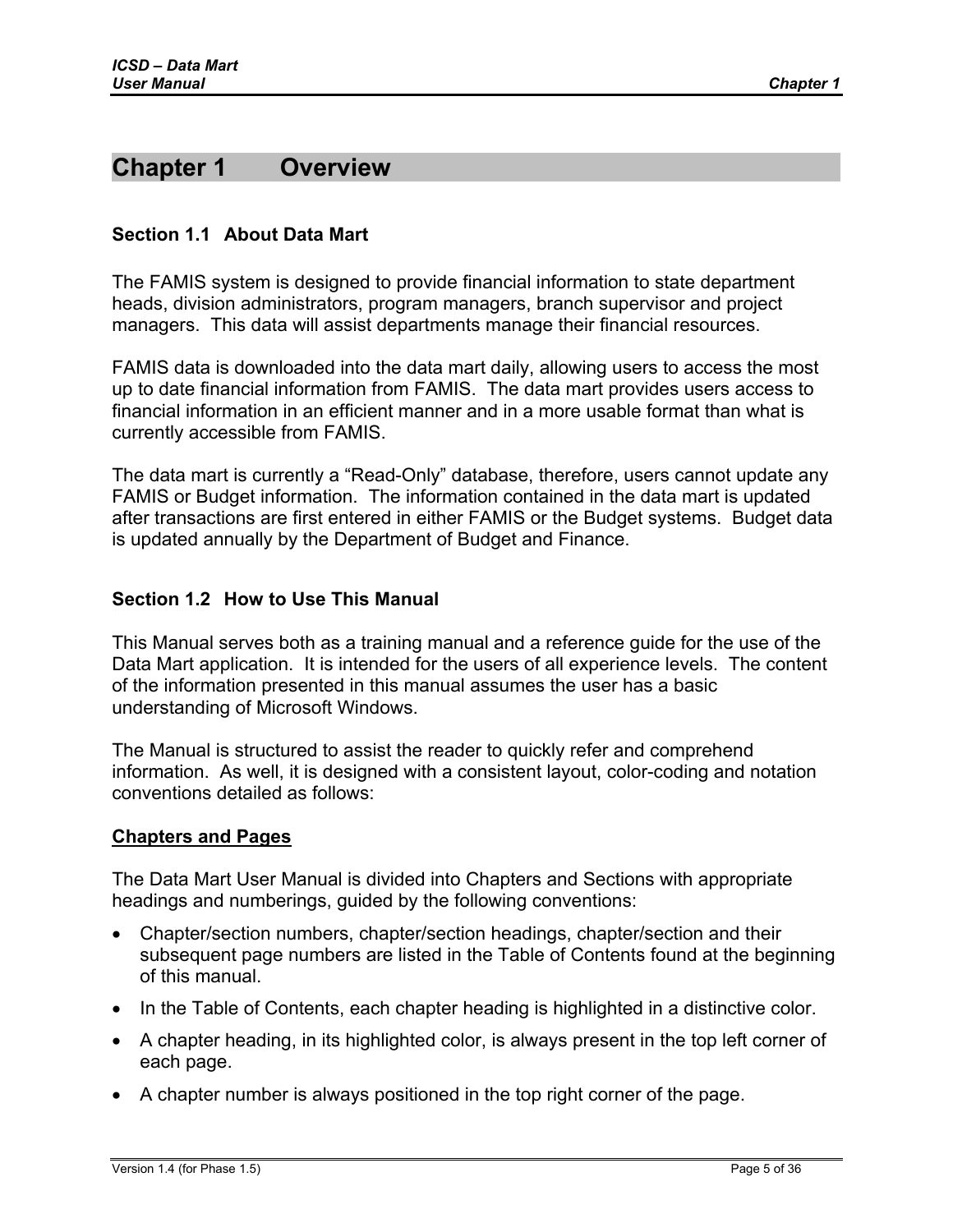- In the bottom left corner of all pages is the Reference Date and Version Number of this manual.
- In the bottom right corner of all pages are consecutive page numbers.

### **Font Conventions**

The following fonts and style convention are used consistently throughout this manual:

- Arial 12 Normal : Used for normal text.
- Arial 12 **'Bold'** : Used for the actual 'label' found on the screen.
- Arial 12 **Bold Underline** : Used for sub-heading.
- Arial 12 **Bold Highlighted** :

Used to represent buttons that are displayed on the screen.

• Arial 12 *"Italic* Highlighted" :

Used to represent options that are available for a data element.

• Arial 12 <*Italic>* :

Used to represent key on the keyboard.

### **Style Conventions**

The following fonts and style convention are used consistently throughout this manual:

- Bolded line box : This provides a frame around the actual screen layout.
- Bullets : First level of bullets is not indented with subsequent bullets indented. Similar types of bullets are used for the same level.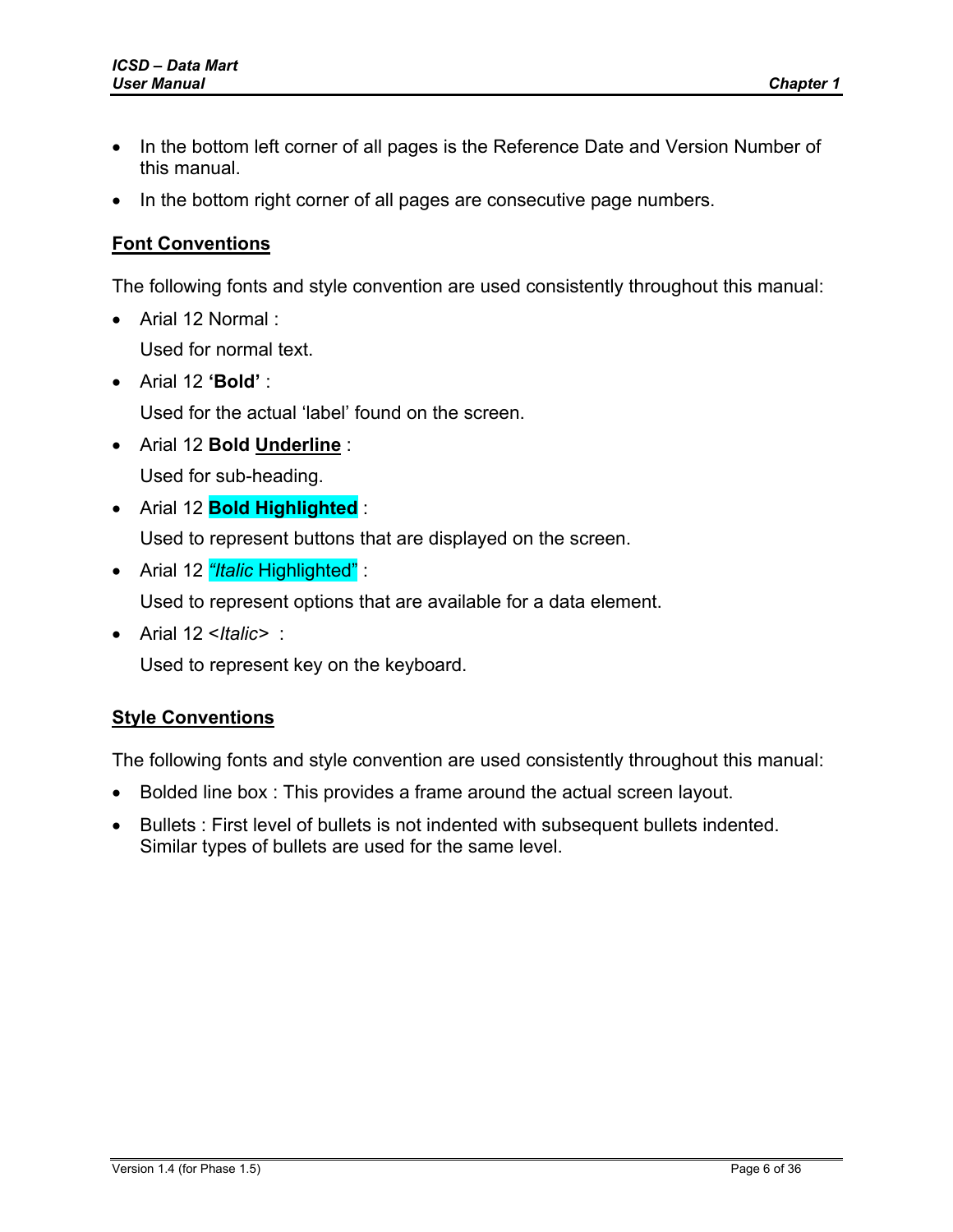# <span id="page-6-0"></span>**Chapter 2 Getting Started**

#### **Section 2.1 Access to Data Mart**

The first thing to do to get started is to get an ID set up to have appropriate access to the Data Mart application. This is usually set up via a request to the System Administrator. This ID will provide the user access only to the authorized functions of the system. This is controlled through the User Groups based on the defined user role. The Data Mart users are split into three main user groups. Every user must be and can only be assigned to one user group:

• Super User

This user has access to and can view FAMIS data from all departments.

• Department User

This user has access to and can view FAMIS data of his/her department only.

• Program User

This user has access to and can view FAMIS data from the Program IDs assigned to him/her by the System Administrator.

### **Section 2.2 Open the Data Mart Application**

To do this, each user will need to know the URL to the system which is [http://10.4.1.67/datamart.](http://10.4.1.67/datamart)

To access Data Mart, open the browser and enter the URL in the '**Address'** and click **'Go'.**

Note that the application was developed with Internet Explorer V6.0. It is recommended that the same version of the browser be used to access this application.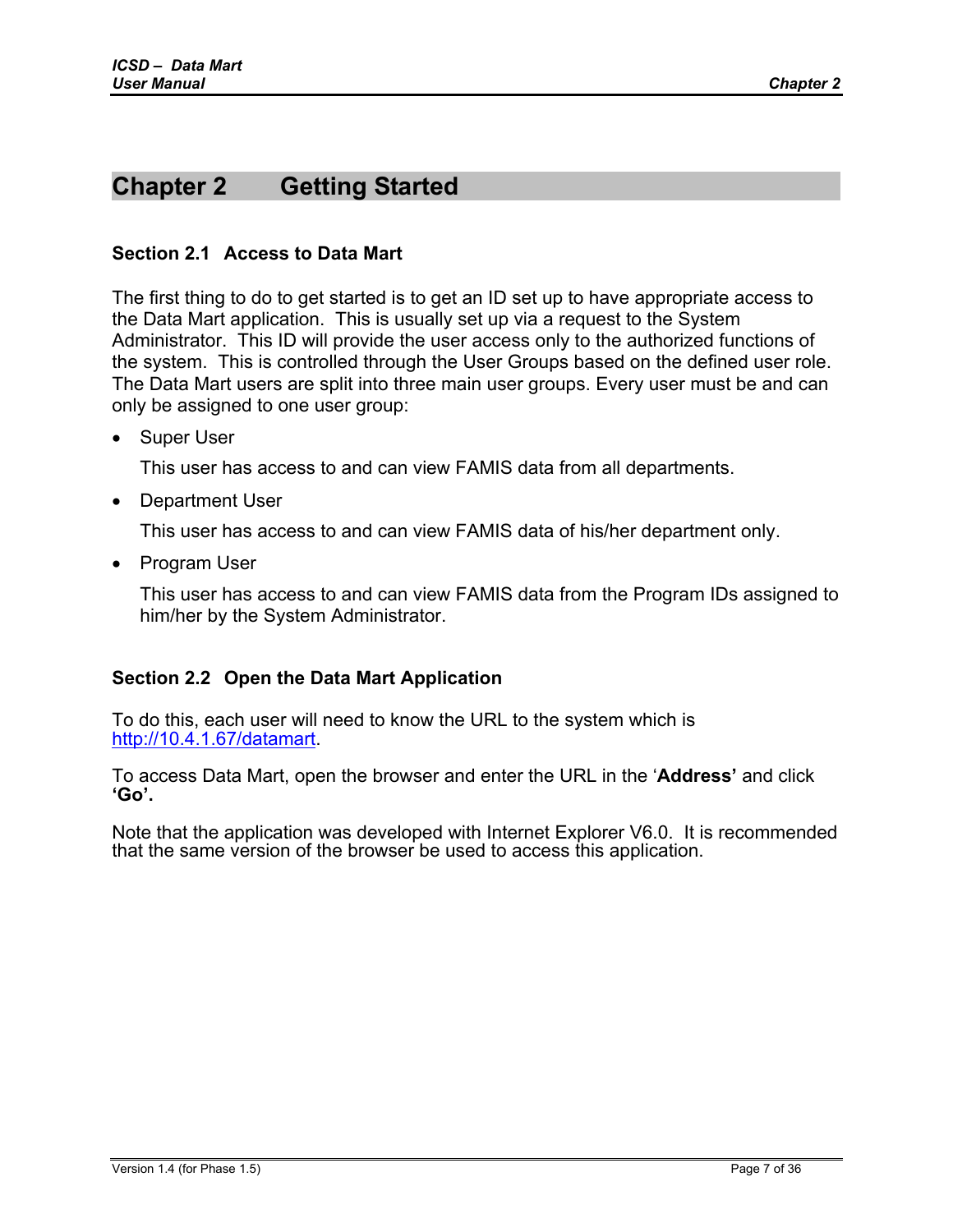### <span id="page-7-0"></span>**Section 2.3 Login Screen**

Upon successful connection through the URL, the following login screen will be presented.

|                                                                                                                        | <b>STATE OF HAWAII - DATAMART</b> |
|------------------------------------------------------------------------------------------------------------------------|-----------------------------------|
| Datamart Login<br>Enter your username and password<br>Username: [<br>Password:<br>Reset<br>Login<br>Login Help   About |                                   |
|                                                                                                                        | $V$ 1.5,0083                      |

Enter the user name and password that were set up by the System Administrator, hit *'Enter'* or click on **Login.**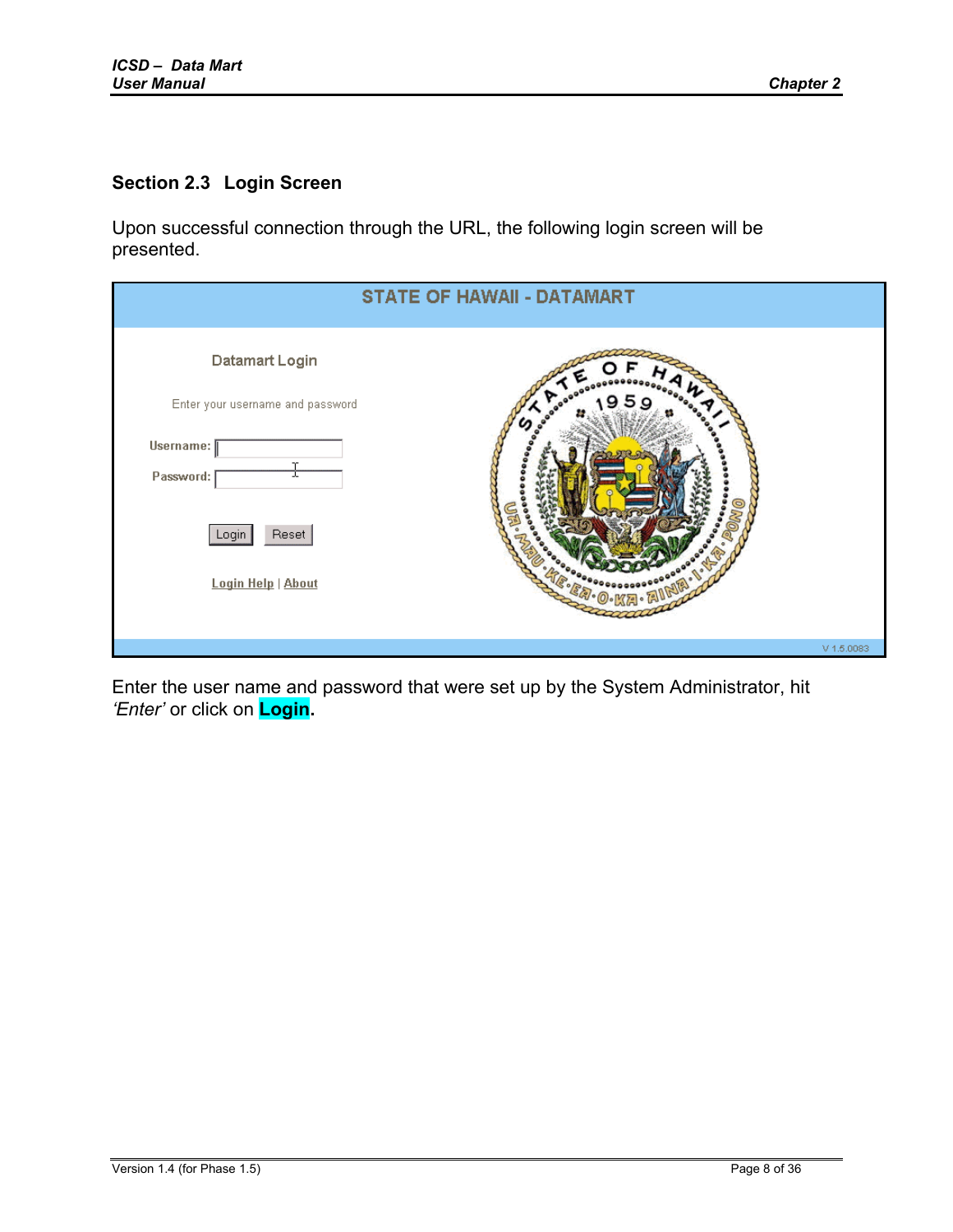#### <span id="page-8-0"></span>**Section 2.4 Home Page**

Upon successful login, the Data Mart Home Page will be presented.



The welcome screen provides useful reminders on how to navigate within the Data Mart application. It also displays access information such as the username, the department and user group assigned and the Program IDs that are authorized to be viewed.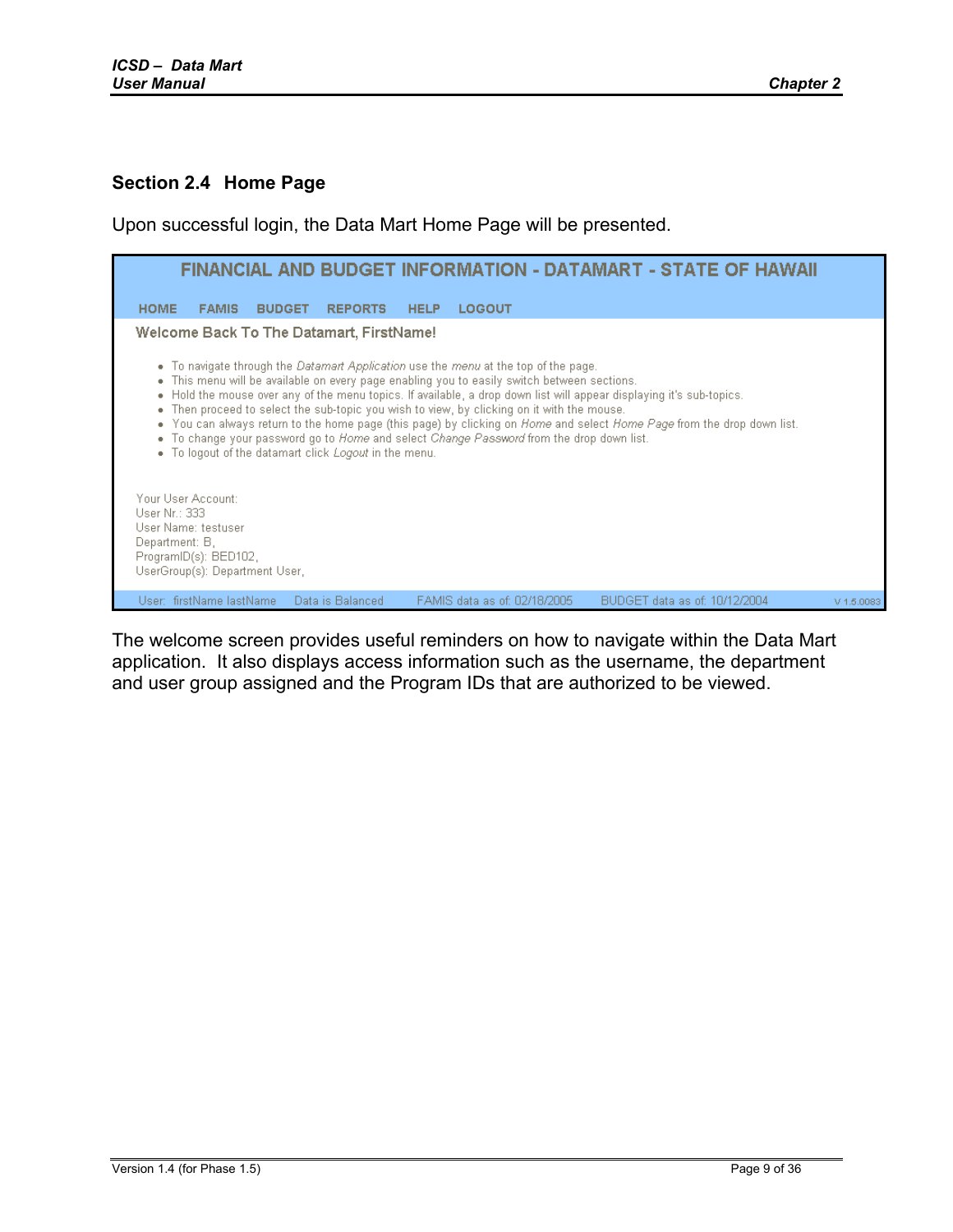#### <span id="page-9-0"></span>**Section 2.5 Changing Password**

If this is the first logon, it is highly recommended that the pre-assigned password be changed for security purpose to prevent unauthorized access to this application.

To do so, navigate the mouse to the '**Home'** menu, hold the mouse over the menu at which point the sub-menu will appear. Click on the sub-menu called '**Change Password'** and the following screen will appear.

|                         | • First Enter your current password in the top field for verification.<br>• Then enter your new password in the middle field (must be 6-10 characters)<br>• Confirm your new password by typing it again in the bottom field.<br>• Press the 'Change Password' button to submit the password change. |
|-------------------------|------------------------------------------------------------------------------------------------------------------------------------------------------------------------------------------------------------------------------------------------------------------------------------------------------|
| Enter Current Password: |                                                                                                                                                                                                                                                                                                      |
| Enter New Password:     |                                                                                                                                                                                                                                                                                                      |
| Confirm New Password:   |                                                                                                                                                                                                                                                                                                      |
|                         | Change Password                                                                                                                                                                                                                                                                                      |

Follow the instruction on this screen to change the password.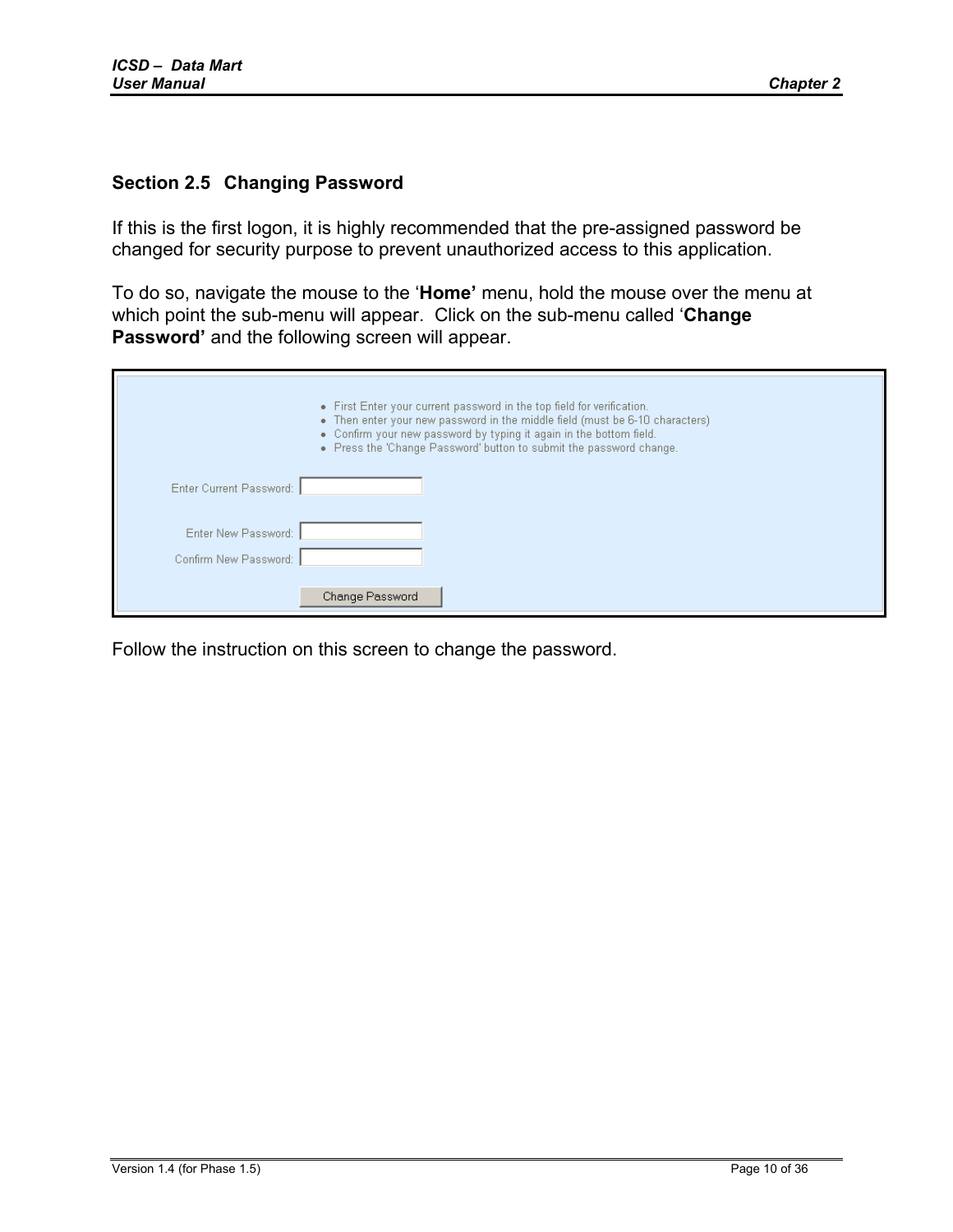# <span id="page-10-0"></span>**Chapter 3 General Guidelines**

#### **Section 3.1 Screen Layout**

All screens have the same "header" and "footer" section at the top and bottom of the screen.

#### **3.1.1 Header**

FINANCIAL AND BUDGET INFORMATION - DATAMART - STATE OF HAWAII **HOME** FAMIS BUDGET REPORTS HELP LOGOUT

The header contains the menus with which the user can navigate through the different screens of the application. A drop-down list displaying sub-menus can be obtained by holding the mouse over any of the menus.

The header section is designed to be visible on all screens so that the user can easily switch from one section to another. For further details about the menu contents, refer to the section titled 'Header Sub-Menus'.

#### **3.1.2 Footer**

User: firstName lastName Data is Balanced FAMIS data as of: 02/18/2005 BUDGET data as of: 10/12/2004 V 1.5.0083

The footer contains the following information (from left to right):

- The name of the user currently logged in.
- A message indicating whether the current data in the database is balanced. If the data is not balanced, the message will read '**Data Out Of Balance'** with a link to a screen with detail information stating what is not in balance. Refer to the section titled 'Out-Of-Balance Data' for further details. The screen will be displayed as:

```
User: firstName lastName Data is out of balance Details FAMIS data as of: 02/18/2005 BUDGET data as of: 10/12/2004
                                                                                                                   V 1.5,0083
```
- **'FAMIS data as of'**: states the last update from FAMIS. Note that FAMIS data is updated on a daily basis (for every workday) and should always contain the data of the previous workday.
- **'BUDGET data as of'**: states the last update of the budget data. Note that Budget data gets updated once a year.
- The current version number of the Data Mart application.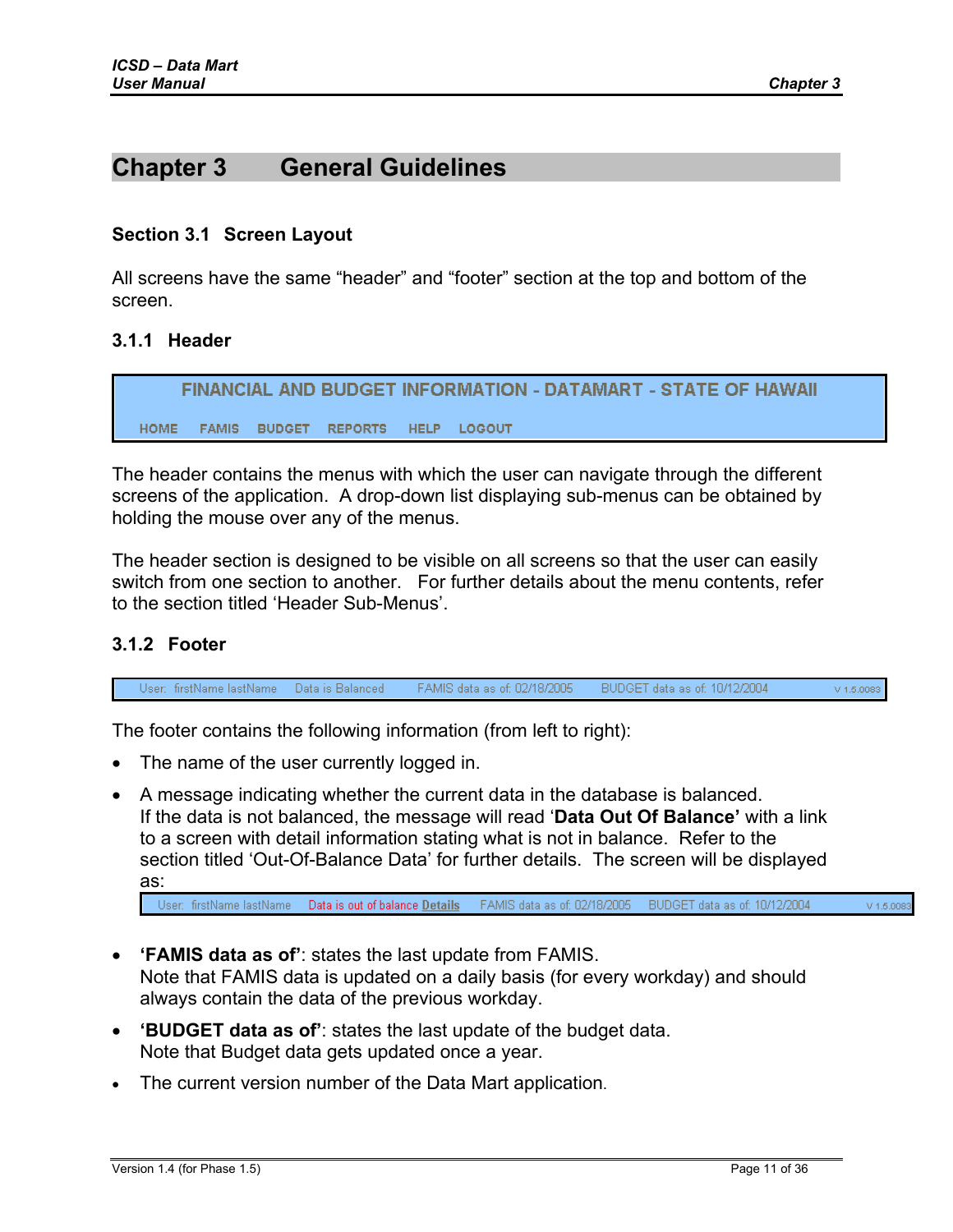#### <span id="page-11-0"></span>**Section 3.2 Header Sub-Menus**

For each menu on the Header, a list of sub-menus is provided through a drop-down list. This list is revealed as soon as a mouse is held over the menu.

All screens behind the submenus will be explained in more detail in subsequent chapters of this manual.

#### **3.2.1 Home**



The **'Home'** menu has the following submenus:

• **'Home Page'**

This provides a path back to the Home Page of the Data Mart application from anywhere within the application. This is the Login Screen.

#### • **'Change Password'**

This screen is used for changing password.

#### **3.2.2 FAMIS**

| FINAI       | Account Summary                                                                                                                                                                          | <b>DUDGET INFORMATION - DATAMART - STATE OF HAWAII</b>                                   |
|-------------|------------------------------------------------------------------------------------------------------------------------------------------------------------------------------------------|------------------------------------------------------------------------------------------|
| <b>HOME</b> | YTD Quarterly Information<br><b>EMMI</b> YTD Revenue Exp/Encum - By Optional Fields                                                                                                      | GOUT                                                                                     |
|             | Welcome Bac Expenditure/Encumbrance - By Object Code<br>Rev/Exp Trans - By Date                                                                                                          |                                                                                          |
|             | • To navigate Inquire By Vendor No.                                                                                                                                                      | $\mu$ at the top of the page.                                                            |
|             | . This menu   Inquire By Contract or Claims No.<br>$\bullet$ Hold the m Standard Downloads<br>• Then proceed to select the sub-topic you wish to view, by clicking on it with the mouse. | asily switch between sections.<br>drop down list will appear displaying it's sub-topics. |

The '**FAMIS'** menu has the following submenus:

#### • **'Account Summary'**

Reflects the status of an appropriation account or group of accounts.

#### • **'YTD Quarterly Information'**

Reflects the status of current operating appropriation accounts by quarters.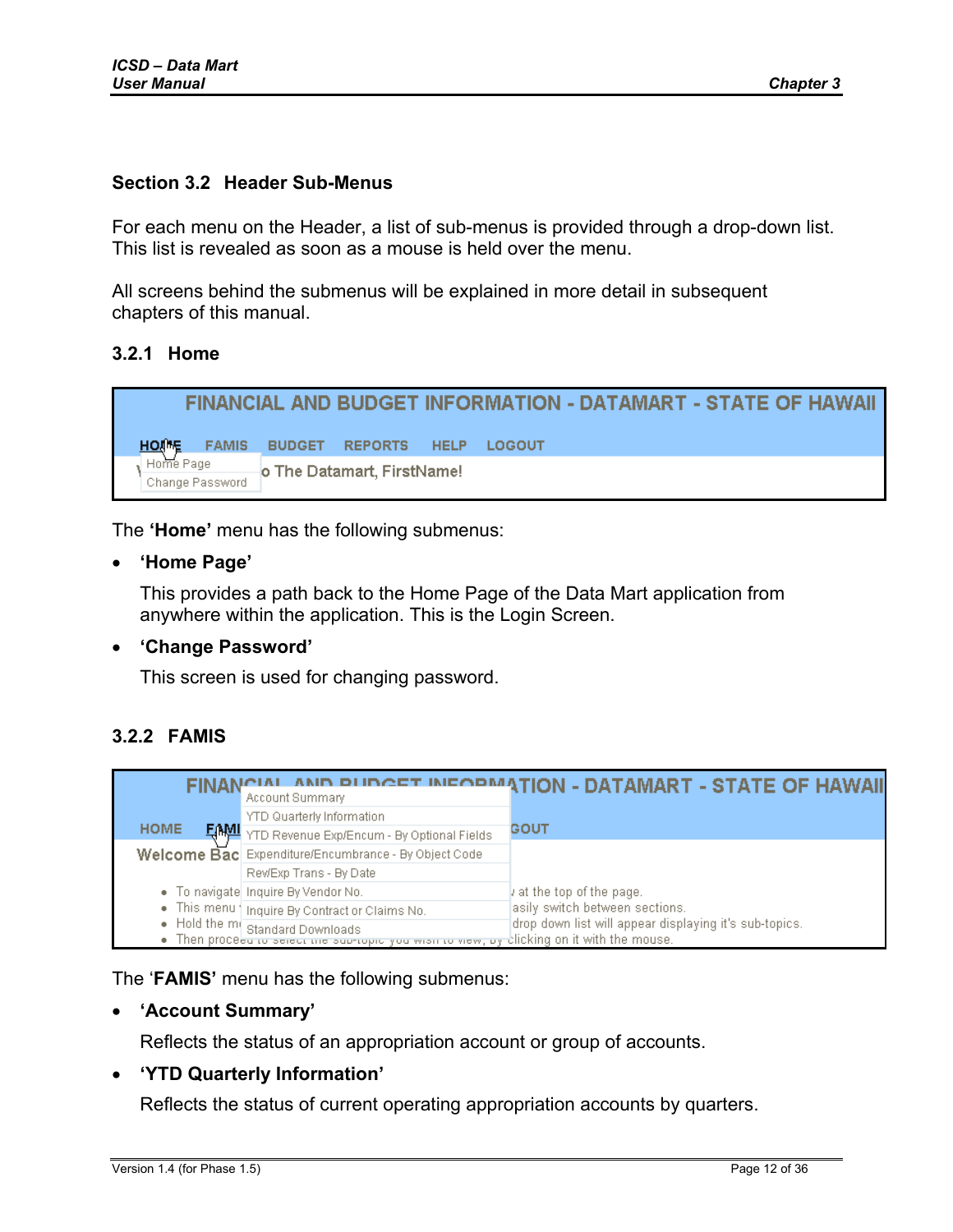### <span id="page-12-0"></span>• **'YTD Revenue Expenditure by Optional Fields'**

Provides totals for revenues, expenditures and encumbrances by source or object summarized by cost center, project, project phase or activity.

### • **'Expenditure/Encumbrance by Object Code'**

Provides totals for expenditure and encumbrances by object code for an appropriation account or group of accounts.

### • **'Rev/Exp Trans by Date'**

Provides detail revenue or expenditure transactions for a fiscal month or a range of fiscal months.

#### • **'Inquire By Vendor No'**

Provides a list of all outstanding contract or claim encumbrances for a particular vendor.

#### • **'Inquire by Contract or Claim No'**

Provides information for a specific contract or claims encumbrance.

#### • **'Standard downloads'**

Provides for the download of Account Summary, Contract, Claim, Revenue and Expenditure detail records.

### **3.2.3 Budget**

#### FINANCIAL AND BUDGET INFORMATION - DATAMART - STATE OF HAWAII HOME FAMIS **BUDGET** REPORTS HELP LOGOUT Welcome Back To Budget Summary FirstName!

The '**Budget'** menu has the following submenu:

#### • **'Budget Summary'**

Contains budget tables for Personnel (J1), Other Expenditures (J2), Equipment (J3) and Motor Vehicles (J4).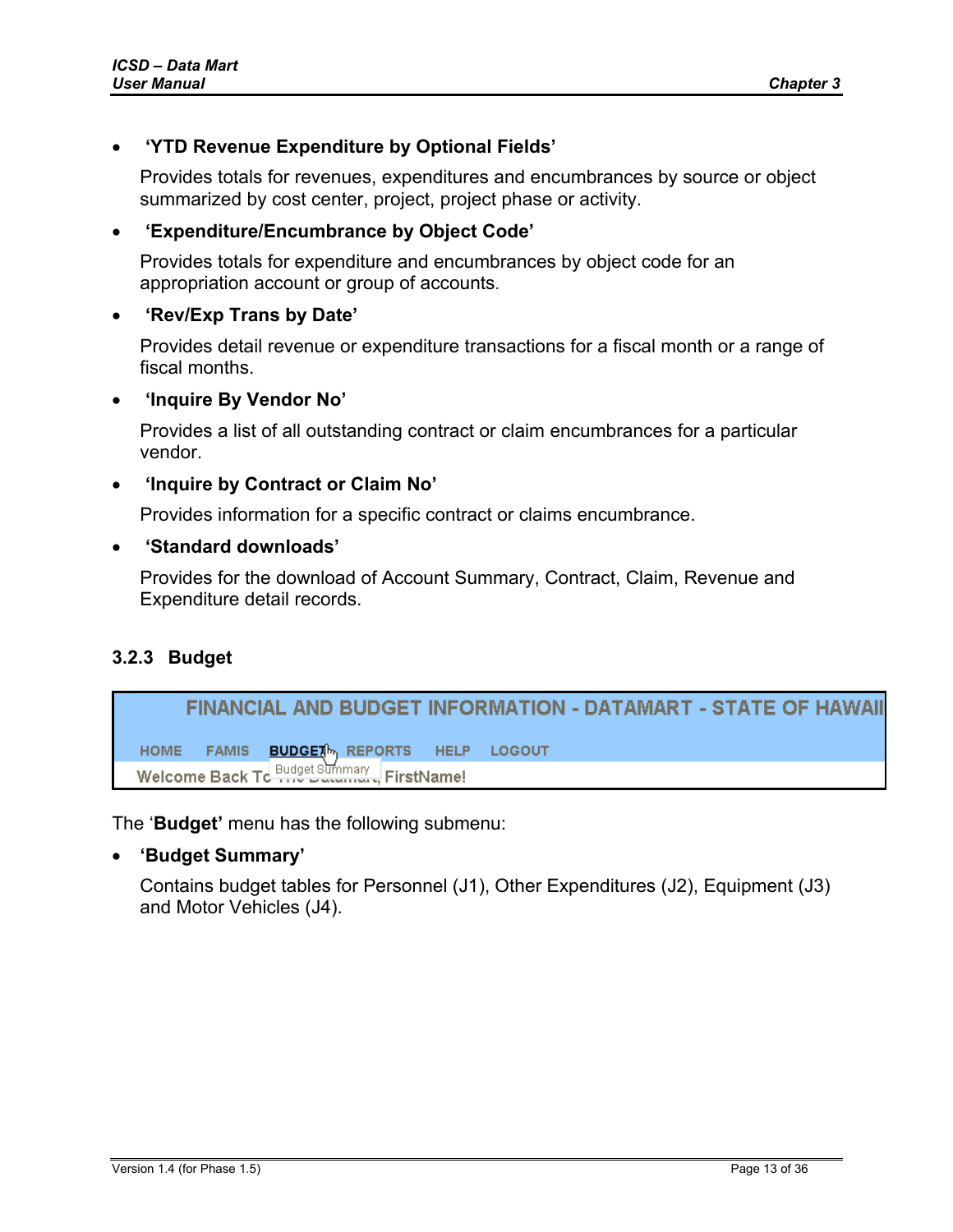### <span id="page-13-0"></span>**3.2.4 Reports**

|                                                                     | FINANCIAL AND BUDGET INFORMATION - DATAMART - STATE OF HAWAII                                               |  |
|---------------------------------------------------------------------|-------------------------------------------------------------------------------------------------------------|--|
| <b>HOME</b><br><b>FAMIS</b><br><b>BUDGET</b>                        | LOGOUT<br><b>ADMIN</b><br><b>HELP</b><br><b>REPORTS</b>                                                     |  |
| Welcome Back To The Datal                                           | MBP405<br>MBP422                                                                                            |  |
| • To navigate through the Datan                                     | MBP425<br>on use the <i>menu</i> at the top of the page.<br>enabling you to easily switch between sections. |  |
| . This menu will be available on MBP430                             |                                                                                                             |  |
| • Hold the mouse over any of the MBP452                             | is. If available, a drop down list will appear displaying it's sub-topics.                                  |  |
| • Then proceed to select the su MBP453                              | vish to view, by clicking on it with the mouse.                                                             |  |
| • You can always return to the (                                    | his page) by clicking on Home and select Home Page from the drop down list.<br>MBP454                       |  |
| • To change your password go f<br>• To logout of the datamart click | select Change Password from the drop down list.<br>MBP477<br>ie menu.                                       |  |
|                                                                     | MBP490                                                                                                      |  |

The '**Reports'** menu lists each report available.

At the time of writing this manual, the reports selection was still under construction. The above screen reflects the nine reports currently being developed. These reports are those that are being distributed to all the departments on a regular basis.

### **3.2.5 Help**

The '**Help'** menu has no submenus. By selecting this menu, additional help to the screen will be provided.

#### **3.2.6 Logout**

The '**Logout'** menu has no submenus. By selecting this menu, the session will be ended and the user will no longer be logged into Data Mart application. Upon selecting this menu, the Login screen will appear allowing the user to log in again.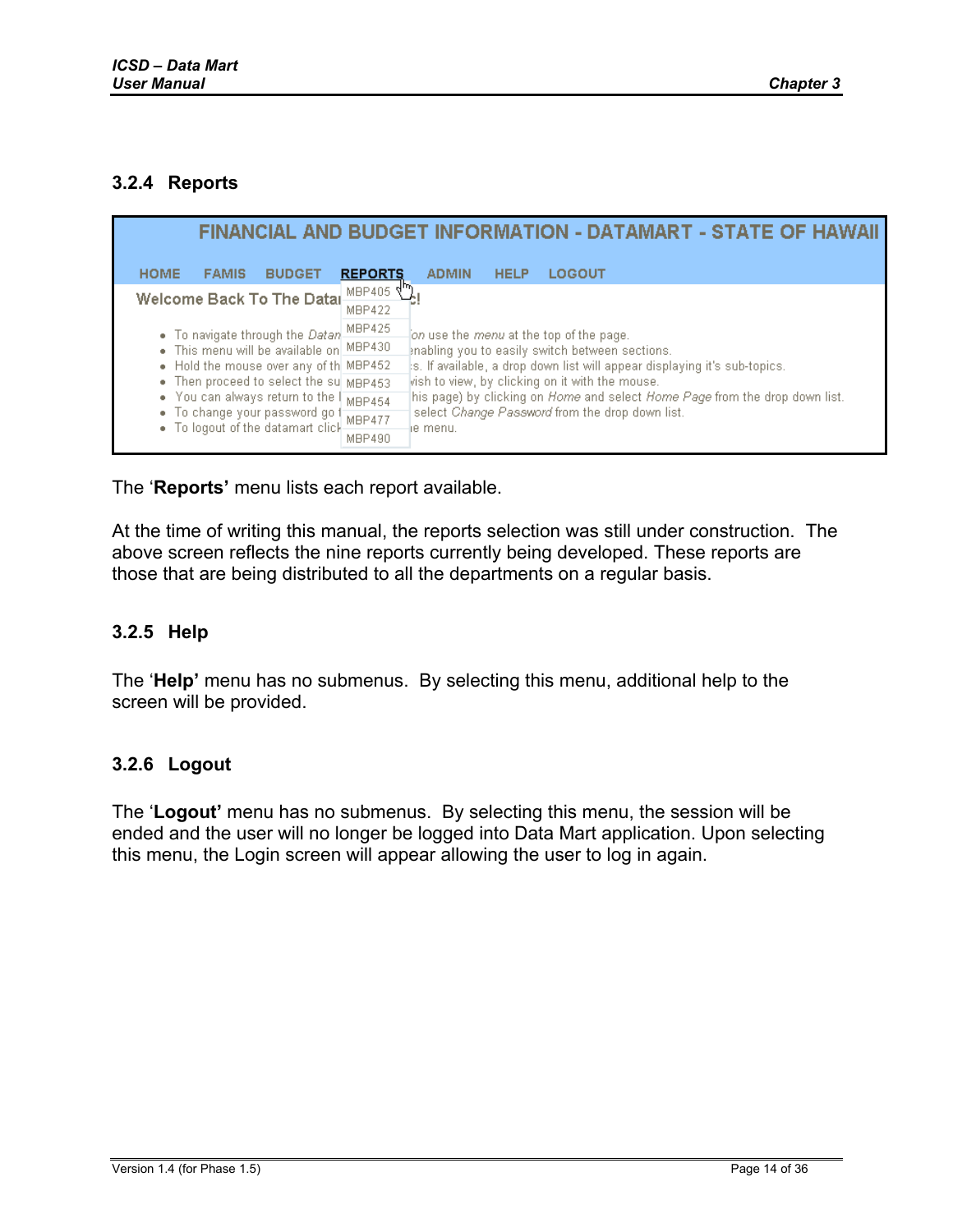### <span id="page-14-0"></span>**Section 3.3 Use of 'Select' Options**

All of the Data Mart screens start off with a group of dropdown menus. These select options are used to specify which records the user wish to view. There are some slight variations in the dropdowns from screen to screen but the basic guidelines remain the same:

| Appn Acct<br><b>Division</b><br>MOF<br>AS OF<br>(F-FY-ACCT)<br>Program ID<br>Department<br>$YTD$ $\blacktriangleright$<br>$ B(BED) $ $\blacktriangleright$<br>Submit<br> -ALL-<br>-ALL-<br>-ALL-<br>-ALL-<br>$\overline{\phantom{0}}$ | <b>Download</b> |
|---------------------------------------------------------------------------------------------------------------------------------------------------------------------------------------------------------------------------------------|-----------------|
|---------------------------------------------------------------------------------------------------------------------------------------------------------------------------------------------------------------------------------------|-----------------|

Followings are some guidelines:

- By clicking on the arrow to the right of the dropdown, a list of items becomes visible from which one element can be selected.
- Most dropdown lists default to *"-ALL-"*
- Change any of the values, by working from left to right. By changing the value of any dropdown menu, all lists of values in the dropdown menus to the right of that will be regenerated. For example if both '**Program ID'** and **Appn Acct** are set to *"-ALL-"* and a specific Program ID is selected, the list of Appn Accounts will be regenerated to reflect only the Appn Accounts for that Program ID.
- Department dropdown: will default to the assigned department. A Super User will be able to switch to other departments as well.
- Program ID dropdown: will default to "-**ALL-".** A Super User or Department User will have access to all the Program IDs within the specified department. A Program User will have access to the assigned Program IDs only. Therefore, the term *"-ALL-"* has a different meaning, depending on the user group.
- When for the desired values have been selected, press the **Submit** button to view the results.
- A different value such as Program ID can be selected from the Program ID dropdown list. The table displaying the records from the previous query will disappear. Initiate the new query by pressing the **Submit** button again.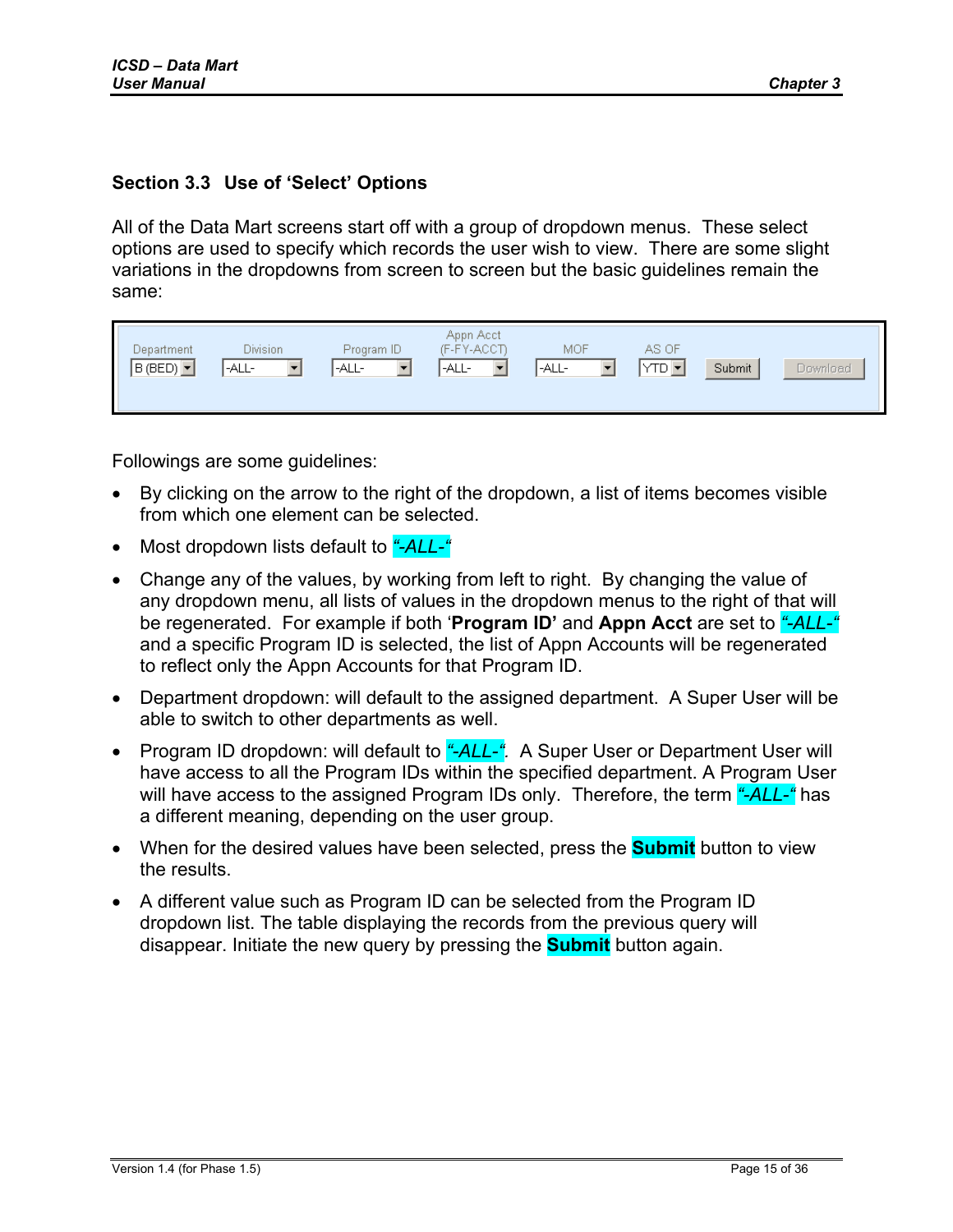<span id="page-15-0"></span>• Dropdowns with a "star" (\*) beside them are ones that are required for the query since the resulting list of records would be too long. In such cases the "Submit" button will remain deactivated until you select all the required values.



• On some screens, selection boxes are not always needed, and therefore left out. To use them, click on the button titled **Activate Select Boxes.**

| Appn Account<br>MOF.<br><b>Division</b><br>Program ID<br>(F-FY-ACCT)<br>Cost Center<br>Project No. Phase Activity<br>Department<br>Activate SelectBoxes |  |
|---------------------------------------------------------------------------------------------------------------------------------------------------------|--|
|---------------------------------------------------------------------------------------------------------------------------------------------------------|--|

• Selection example: Selecting a particular department and leaving the rest of the selection with the default as *"-ALL-",* grand totals of all appropriation accounts belonging to that department regardless of the fiscal year will be displayed. To see balances for a particular appropriation account, select an account from the **'Appn Acct'** drop down list and then press the **Submit** button.

#### **3.3.1 Department**

This field is defaulted to the department assigned to the user. If the user is defined in the application as a department or program user, then only a single department is listed. A Super User can click on the arrow in the Department selection box to change to another department or select *"ALL".* Selecting *"-ALL-"* will return grand totals for all state departments and all counties. Currently, separate grouping for the Judicial Branch is not defined.

#### **3.3.2 Division**

Once a Department is selected, only the applicable divisions for that department will be listed. If a division is selected, only the applicable Program IDs for the division selected will be listed in the next selection. Division applies to FAMIS data only.

Note: If *"-ALL-"* is selected for Department, *"-ALL-"* should also be selected for Division as well. If a department does not use division, leave this selection as *"-ALL-"* or "PSEUDO". This will yield the same results. *"PSEUDO"* means NONE or Blank.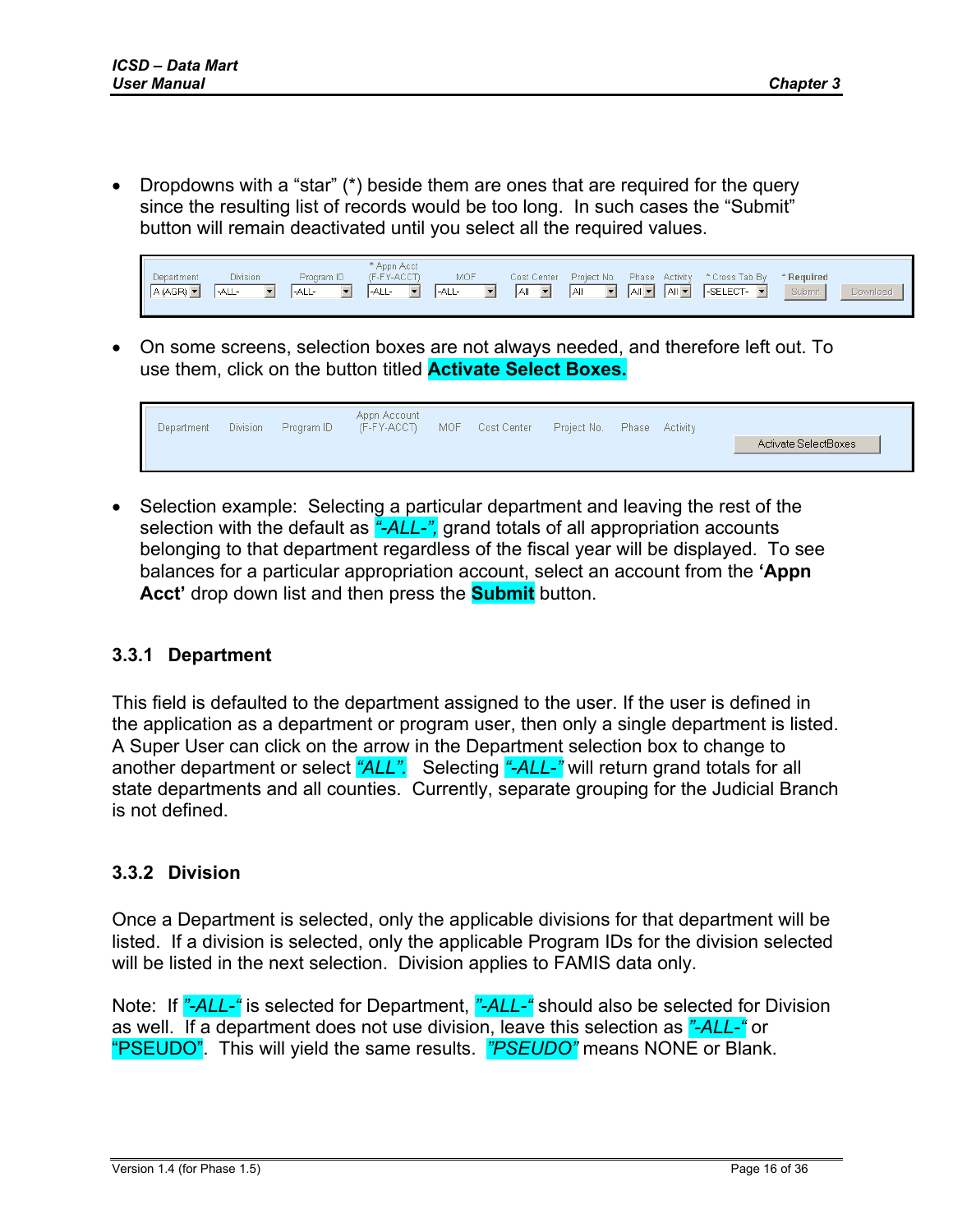## <span id="page-16-0"></span>**3.3.3 Program ID**

The list of available Program IDs is based on the Department and Division selected. '*ALL*' and *'PSEUDO'* are also included in the selection list.

### **3.3.4 Appropriation Account**

This is the account number established in FAMIS. The appropriation account listed is a combination of 3 fields from FAMIS: Fund Type, Fiscal Year, and Appropriation Account Number. A Program ID selected may have more than one appropriation account, for example one for each fiscal year.

### **3.3.5 MOF**

This is the source of funding used in the budget. If an appropriation account is selected, the MOF assigned to the account will be reflected.

### **3.3.6 AS OF**

User can get information by 3 period options: YTD for year to date balances as of the current month, PM for year to date balances as of the prior month, and PY for prior fiscal year. YTD is the default selection.

#### **3.3.7 SUBMIT**

Once the appropriate selections are made, click on **Submit** to initiate the request. Note: If submit is pressed in error, you can use the **STOP** icon of Internet Explorer to cancel.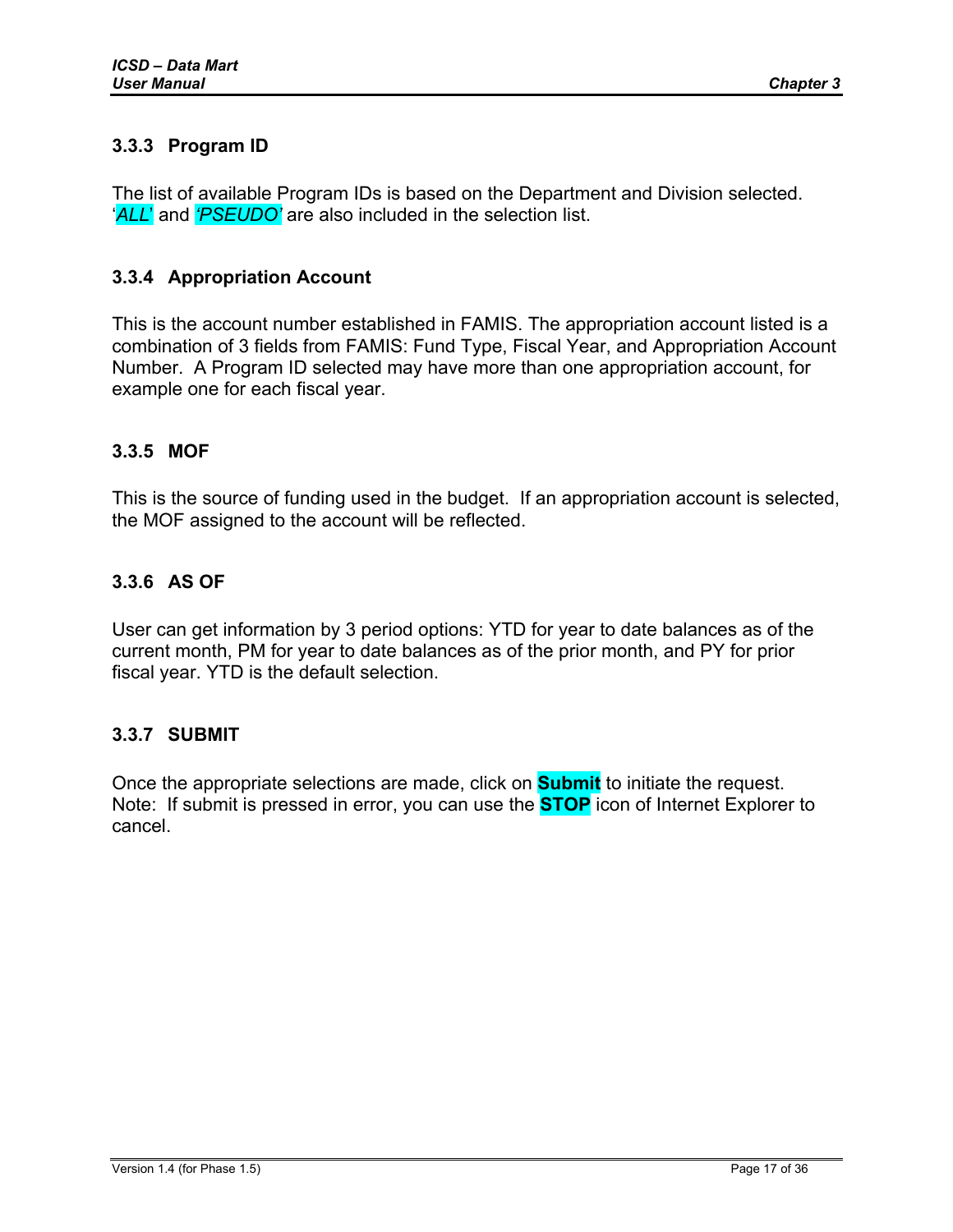#### <span id="page-17-0"></span>**3.3.8 DOWNLOAD**

Once data is displayed on the screen, the **Download** button will be activated. The download function will prompt the user to save the resulted data. The download file will have a .CSV extension (a comma separated value file). The user can open this file using Microsoft Excel or Access. To save the file to the hard drive, use the **Save** button. This file can also be viewed by pressing the **Open** button in the dialog (twice). The downloaded file may also include fields that are not displayed on the screen.

Once the \*.CSV file is opened in MS Excel, to view the data accurately, the size of the columns may need to be adjusted. The file can also be renamed and saved as an Excel file using the **'Save As'** function in Excel.

The account summary screen displays totals for all of the accounts selected. The download file will contain all of the accounts that make up the totals.

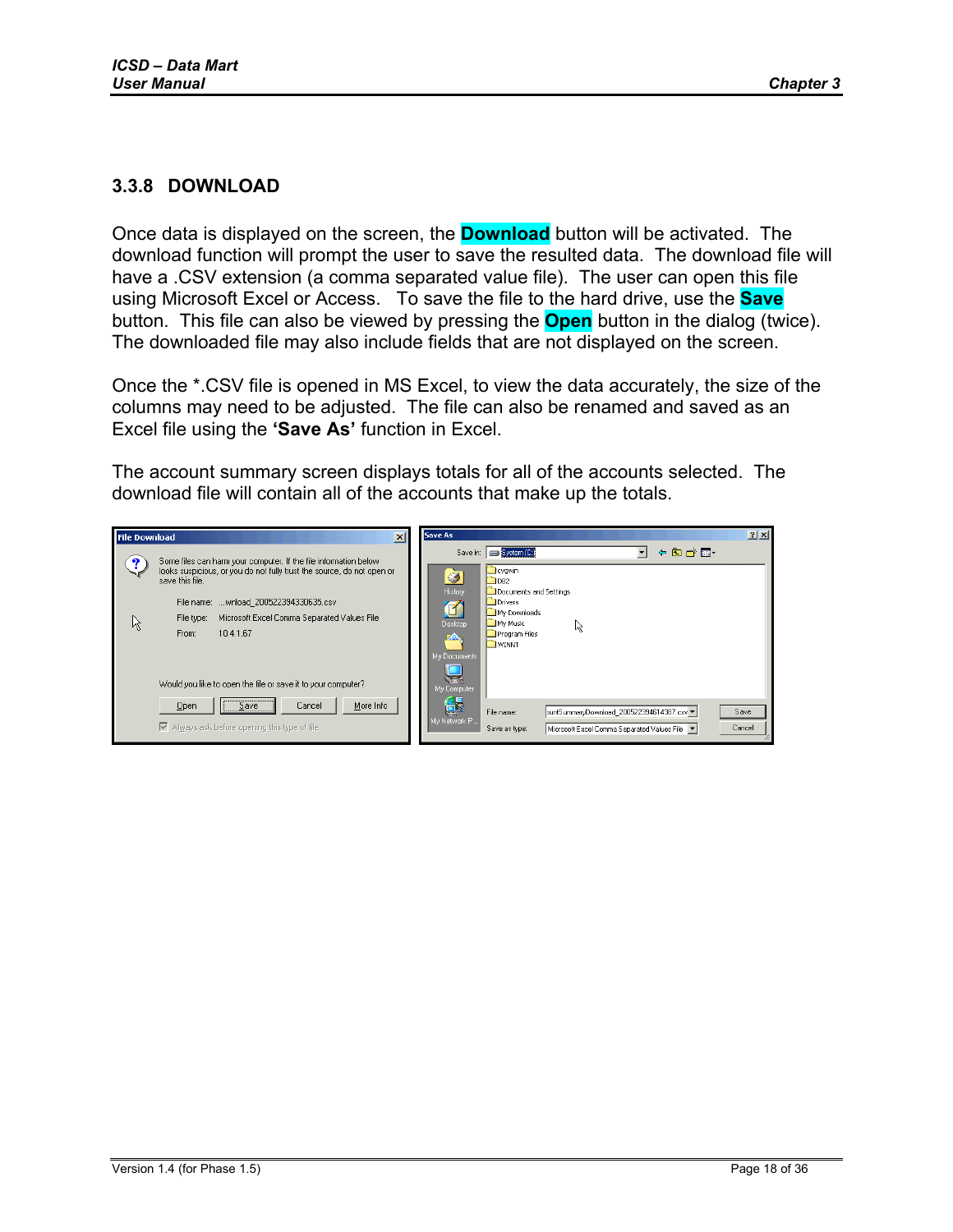# <span id="page-18-0"></span>**Chapter 4 Account Summary**

#### **Section 4.1 Main Menu**

|                                                                                                 | <b>FAMIS - Account Summary</b>                           |                                                         |
|-------------------------------------------------------------------------------------------------|----------------------------------------------------------|---------------------------------------------------------|
| <b>Division</b><br>Program ID<br>Department<br>$M(AdS)$ $\blacktriangleright$<br>-ALL-<br>-ALL- | Appn Acct<br>(F-FY-ACCT)<br><b>MOF</b><br>-ALL-<br>-ALL- | AS OF<br>YTD $\blacktriangledown$<br>Submit<br>Download |
|                                                                                                 |                                                          | Records: 1741                                           |
| Account Title THIS_IS_A_SUMMATION_THEREFORE_NO_TITLE                                            |                                                          | Appn<br>SUMMATION_NO_TYPE<br>Type                       |
| Appropriation 730,031,530.59                                                                    | Beginning Cash 73,048,441.61                             |                                                         |
| Transfer 86,451,612.00                                                                          | + Revenues 1,857,035,928.00                              | Details<br>By Source Code                               |
| Allotment 629,375,222.38                                                                        | + Cash Transfer -10,443,088.71                           |                                                         |
| Appropriation Balance 181,844,496.66                                                            | - Expenditures 1,965,573,042.07                          | Details<br>By Object Code                               |
| Allotment 10 Balance -8,966,315.10                                                              | = Ending Cash 69,473,760.86                              |                                                         |
| Allotment 20 Balance 105,421,809.65                                                             |                                                          |                                                         |
| <b>Encumbrance</b>                                                                              |                                                          |                                                         |
| Contracts Balance 292,440,644.45                                                                | <b>Details</b><br><b>List Contracts</b>                  |                                                         |
| Claims (POs) Balance 39,335,250.45                                                              | Details<br><b>List Claims</b><br>(POs)                   | Total Records Found: 1741                               |

Upon entering the **'Account Summary'** screen, the fields are blank. Once the selection criteria are entered from left to right, press the **Submit** button and the screen will be refreshed with the data you requested.

The following table provides the list of the fields displayed on this screen along with the brief description:

| <b>Field Name</b><br><b>Account Title</b> | <b>Brief Description</b><br>A description of an individual appropriation account. If you selected more then one<br>appropriation account, this field will display the text:<br>"THIS IS A SUMMATION THEREFORE NO TITLE". |
|-------------------------------------------|--------------------------------------------------------------------------------------------------------------------------------------------------------------------------------------------------------------------------|
| Appn Type                                 | Appropriation type. This single character field is used to group the appropriation<br>accounts into various operating and capital fund types.                                                                            |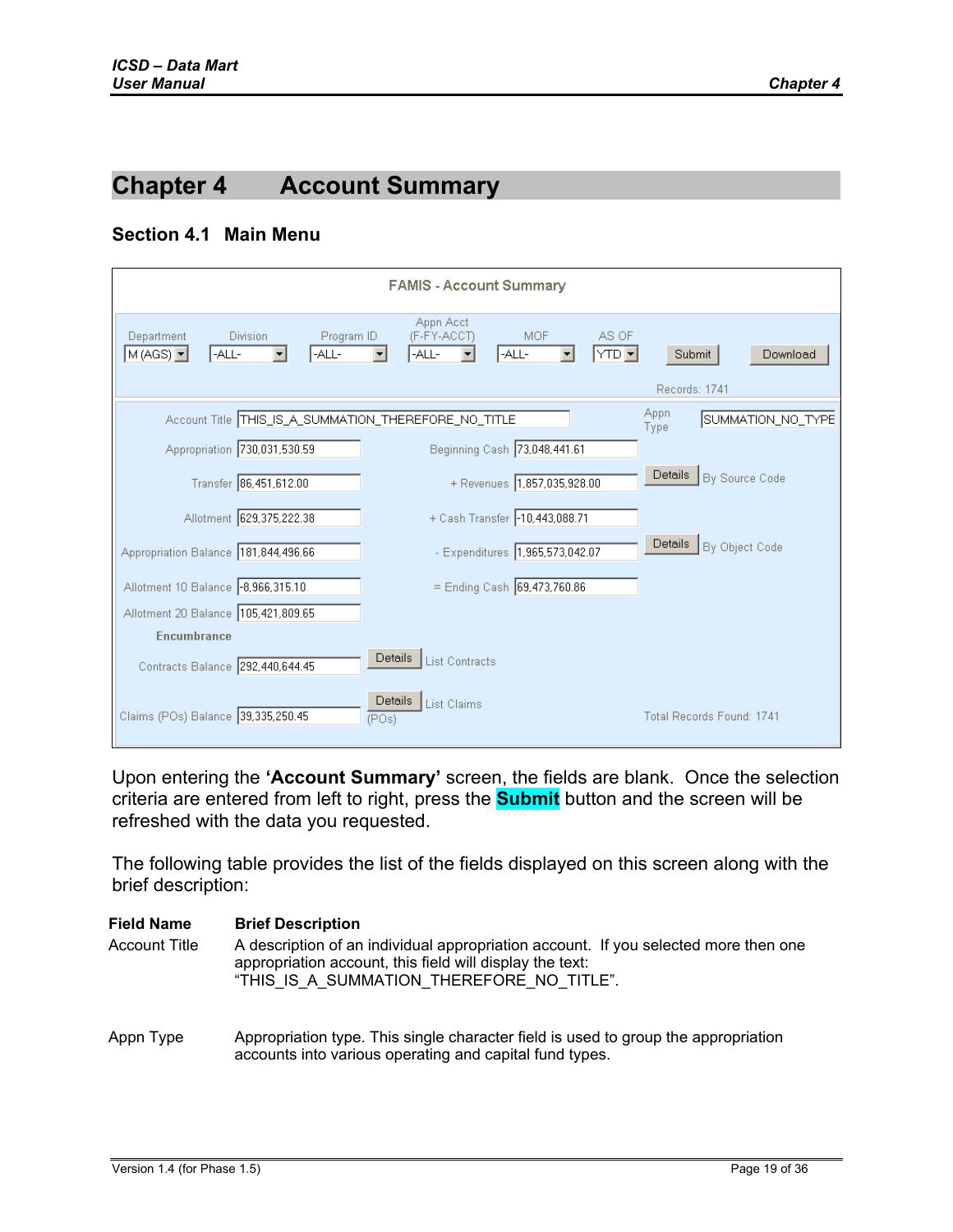| <b>Field Name</b><br>Appropriation               | <b>Brief Description</b><br>Represents the original appropriation amount if the account is a current fiscal year<br>account. If the account is a prior fiscal year account, the amount represents the<br>unexpended appropriation amount carried forward. |
|--------------------------------------------------|-----------------------------------------------------------------------------------------------------------------------------------------------------------------------------------------------------------------------------------------------------------|
| Transfer                                         | Represents an appropriation amount transferred in or out of the account during the<br>current fiscal year.                                                                                                                                                |
| Allotment                                        | Represents the sum of all quarterly allotments, other allotments, continuing allotments,<br>plus or minus allotment transfers, less allotment reversion.                                                                                                  |
| Appropriation<br><b>Balance</b>                  | Represents the amount of appropriation that is available for allotment.                                                                                                                                                                                   |
| Allotment 10<br><b>Balance</b>                   | Represents the amount available in the fiscal period for personnel services<br>expenditures.                                                                                                                                                              |
| Allotment 20<br><b>Balance</b>                   | Represents the amount available in the fiscal period for other current expenditures.                                                                                                                                                                      |
| Contracts<br><b>Balance</b><br>Details           | Represents the amount of contract encumbrances still outstanding as of the fiscal<br>period.<br>Drill down to Contracts Listing by Contract Number. List individual outstanding contracts<br>for the selection criteria.                                  |
| Claims (POs)<br><b>Balance</b><br><b>Details</b> | Represents the amount of claims encumbrances still outstanding as of the fiscal period.<br>Press the 'Details' Button to drill down to Claims Listing by Claim Number. List<br>individual outstanding claims for the selection criteria.                  |
| Beginning Cash                                   | Represents the cash balance at the beginning of the fiscal year.                                                                                                                                                                                          |
| Revenues<br>Details                              | Represents the revenues recorded as of the fiscal period.<br>Press the 'Details' Button to drill down to revenue totals for the selection criteria by<br>source code.                                                                                     |
| Cash Transfer                                    | Represents the amount of cash that was transferred in or out as of the fiscal period.                                                                                                                                                                     |
| Expenditures<br>Details                          | Represents the amount of expenditures recorded as of the fiscal period.<br>Press the 'Details' Button to drill down to expenditure totals for the selection criteria by<br>object code.                                                                   |
| <b>Ending Cash</b>                               | Represents the cash balance as of the fiscal period.                                                                                                                                                                                                      |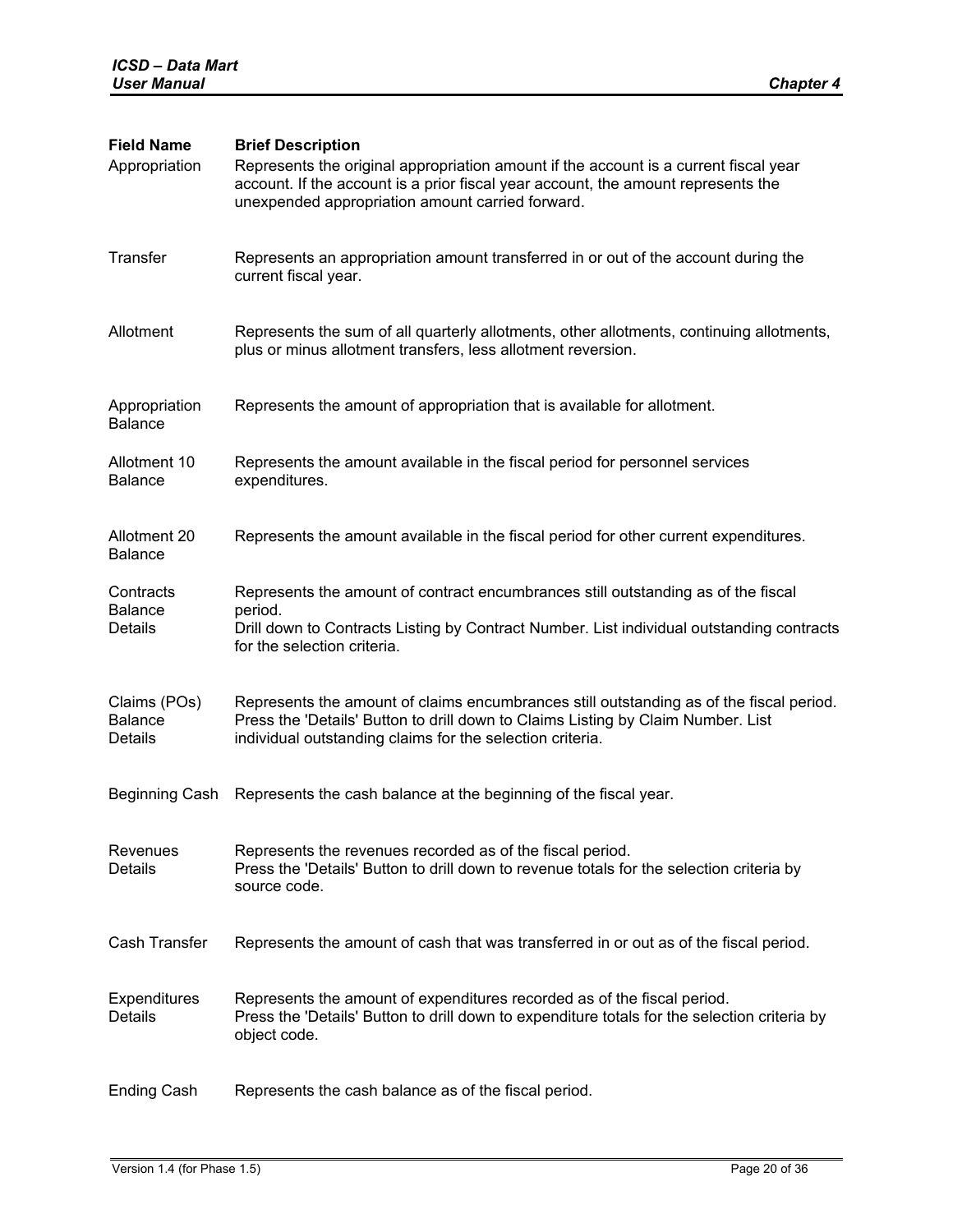### <span id="page-20-0"></span>**Section 4.2 Contracts Balance Details**



To view the contracts listing that make up the total balance, click on the **Details** button in the '**Account Summary**' screen. The selection criteria made on the account summary screen gets carried over to this screen. Once on this screen, the selection criteria can be changed and to effect the change, press the **Submit** button. From this screen, the Back button can also be used to return to the **'Account Summary'** screen. Data on this screen is also downloadable by pressing the **Download** button.

The contract listing is sorted by **'Encumbrance-Suffix'** Number (contract no) and then by the contract date. This number is 8 digits long followed by a "-", and a 2 digits suffix. Each shows the Means of Financing code, the Vendor No, Vendor Name, Object Code, Cost Center, Phase, and Activity Code if any, the "Encumbered Amt" is the contracted amount, the amount paid, and the remaining balance.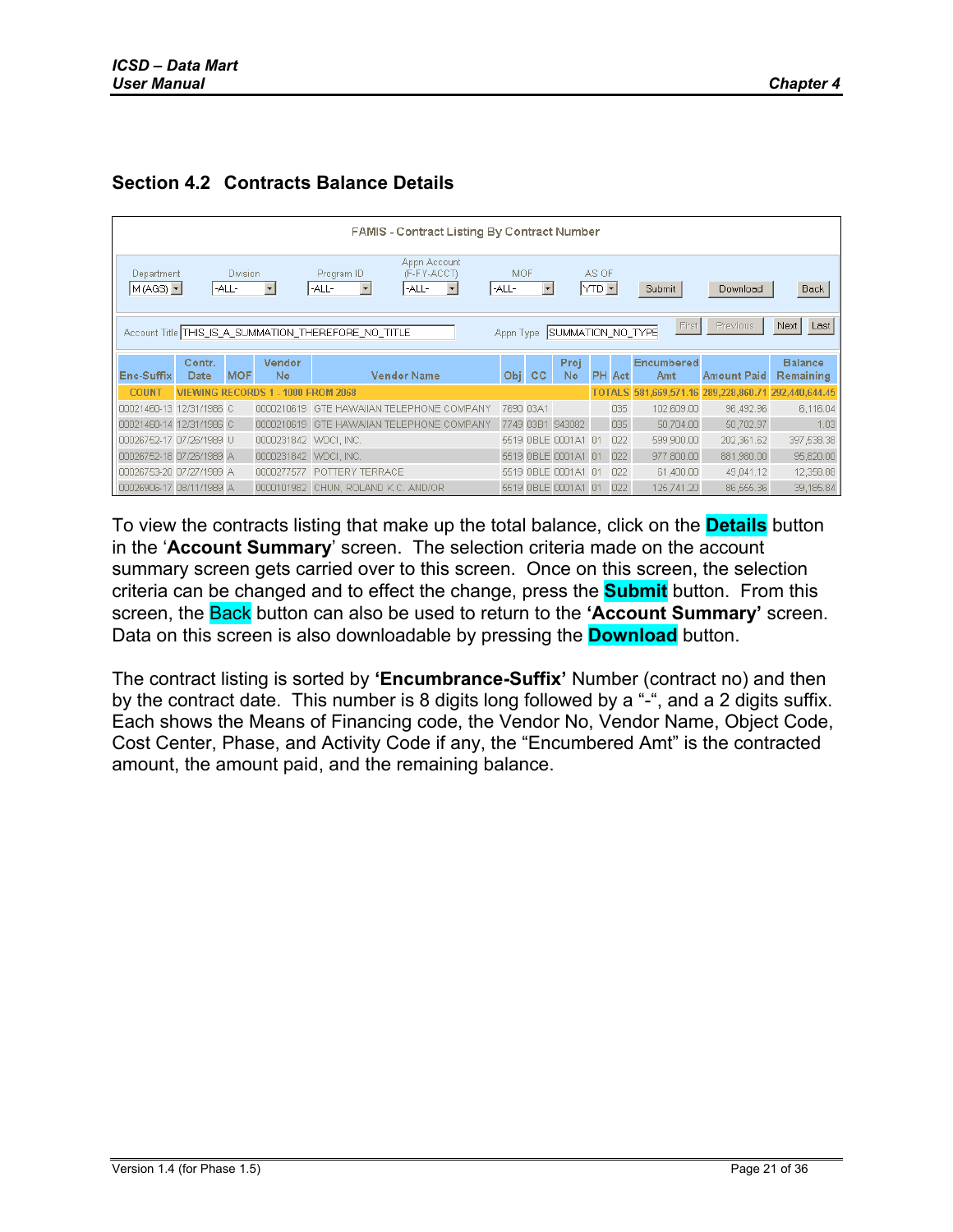### <span id="page-21-0"></span>**Section 4.3 Claims (Purchase Orders) Balance Details**

To view the claims listing that makes up the claims (PO) balance from the summary screen, click on the **Details** button in the **'Account Summary'** screen. The selection criteria made on the account summary screen gets carried over to this screen. The selection criteria can be changed and applied by pressing the **Submit** button. From this screen, the **Back** button can also be used to return to the '**Account Summary'** screen. Data on this screen is also downloadable by pressing the **Download** button.

|                               | FAMIS - Claims Listing By Claims No.                                                                                       |                 |              |                                                                  |       |            |           |                   |                 |               |                            |                       |                             |
|-------------------------------|----------------------------------------------------------------------------------------------------------------------------|-----------------|--------------|------------------------------------------------------------------|-------|------------|-----------|-------------------|-----------------|---------------|----------------------------|-----------------------|-----------------------------|
| Department<br>$M(AGS)$ $\neg$ | -ALL-                                                                                                                      | <b>Division</b> |              | Appn Account<br>Program ID<br>(F-FY-ACCT)<br>-ALL-<br>-ALL-<br>▼ | -ALL- | <b>MOF</b> | ▼         |                   | AS OF<br>¦YTD ▼ |               | Submit                     | Download              | <b>Back</b>                 |
|                               | Previous<br>First<br>Next  <br>Last<br>Appn Type SUMMATION NO TYPE<br>Account Title THIS IS A SUMMATION THEREFORE NO TITLE |                 |              |                                                                  |       |            |           |                   |                 |               |                            |                       |                             |
| Enc-Suffix                    | Claim<br>Date                                                                                                              | <b>MOF</b>      | Vendor<br>No | <b>Vendor Name</b>                                               |       | Obi        | CC.       | Proi<br><b>No</b> |                 | <b>PH</b> Act | <b>Encumbered</b><br>Amt   | <b>Amount</b><br>Paid | <b>Balance</b><br>Remaining |
| <b>COUNT</b>                  |                                                                                                                            |                 |              | <b>FROM 2812</b>                                                 |       |            |           |                   | TOTAL           |               | 45,527,640.79 5,509,726.51 |                       | 39.335.250.45               |
| 00000435-01                   | 10/01/2004 A                                                                                                               |                 | 0000251100   | OFFICEMAX - A BOISE COMPANY                                      |       |            | 3209 000B |                   | $\Box$ 1        | 001           | 9.69                       | 0.00                  | 9.69                        |
| 00000449-01                   | 12/06/2004 A                                                                                                               |                 | 0000233784   | HAWAII CORRECTIONAL NOUSTRIES                                    |       |            | 3209 000B |                   | 01              | 001           | 302.00                     | 0.00                  | 302.00                      |
| 00000449-02 12/06/2004 A      |                                                                                                                            |                 | 0000233784   | HAWAII CORRECTIONAL INDUSTRIES                                   |       | 3209 000B  |           |                   | 02              | 002           | 198.00                     | 0.00                  | 198.00                      |
| 00000660-01 01/21/2005 A      |                                                                                                                            |                 | 0000207925   | BOISE CASCADE OFFICE PRODUCTS                                    |       |            | 3209 000B |                   | 05              | 005           | 8.32                       | 0.00                  | 8.32                        |
| 00000668-01 02/03/2005 A      |                                                                                                                            |                 | 0000061377   | DEPT. OF PUBLIC SAFETY                                           |       |            | 3203 000B |                   | 05              | 005           | 60.00                      | 0.00                  | 60.00                       |
| 00000883-01 07/09/2004 A      |                                                                                                                            |                 | 0000277567   | <b>IBM CORPORATION</b>                                           |       |            | 5820 000B |                   | 06              | 006           | 1,415.74                   | 471.91                | 943.83                      |
| 00000884-01 07/09/2004 A      |                                                                                                                            |                 | 0000277567   | <b>IBM CORPORATION</b>                                           |       | 5820 000B  |           |                   | 06              | 006           | 1,460.12                   | 936.53                | 523.59                      |

The claims listing is sorted by claims number and then by the claim date. The claim number is also known as a purchase order number or an encumbrance number. The claim number is 8 digits long followed by a "-", and a 2 digits suffix.

The fields listed here are fields filled in when a requisition & purchase order form is initiated.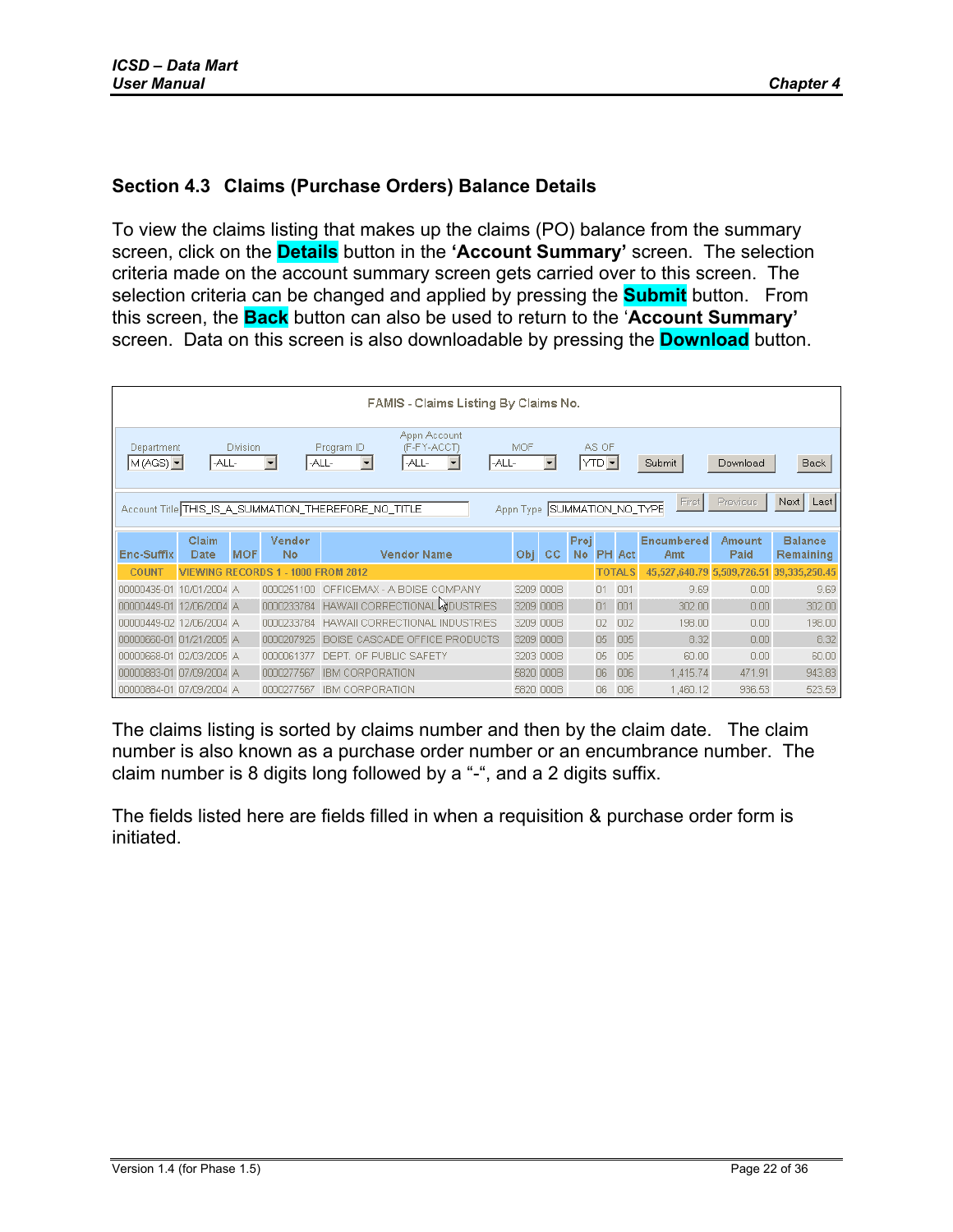### <span id="page-22-0"></span>**Section 4.4 Revenue Details**

To view the revenue listing that makes up the revenue total from the summary screen, click on the **Details** button in the '**Account Summary'** screen. The selection criteria made on the account summary screen gets carried over to this screen. From this screen, the selection criteria can be changed and applied by pressing the **Submit** button. From this screen, the **Back** button can be used to return to the **Account Summary** screen. Data on this screen is also downloadable by pressing the **Download** button.

|                                                                                        | <b>FAMIS - Revenue Listing By Source Code</b>        |                                                             |                                      |        |          |             |  |  |  |  |  |  |  |
|----------------------------------------------------------------------------------------|------------------------------------------------------|-------------------------------------------------------------|--------------------------------------|--------|----------|-------------|--|--|--|--|--|--|--|
| Department<br>$M(AGS)$ $\neg$                                                          | <b>Division</b><br>Program ID<br>-ALL-<br>-ALL-<br>▼ | Appn Account<br>(F-FY-ACCT)<br><b>MOF</b><br>-ALL-<br>-ALL- | AS OF<br>$YTD$ $\blacktriangleright$ | Submit | Download | <b>Back</b> |  |  |  |  |  |  |  |
| SUMMATION_NO_TYPE<br>Account Title THIS IS A SUMMATION THEREFORE NO TITLE<br>Appn Type |                                                      |                                                             |                                      |        |          |             |  |  |  |  |  |  |  |
| <b>Source Code</b>                                                                     | <b>Fund</b>                                          | <b>Description</b>                                          | Revenue                              |        |          |             |  |  |  |  |  |  |  |
| <b>COUNT 70</b>                                                                        |                                                      |                                                             | 1,857,035,928.00                     |        |          |             |  |  |  |  |  |  |  |
| 0033                                                                                   | TRUST AND AGENCY FUNDS                               | ELECTION CAMPAIGN CONTRIBUTION                              |                                      |        |          | 19,888.00   |  |  |  |  |  |  |  |
| 0252                                                                                   | <b>GENERAL FUND</b>                                  | RENTALS, TEMPORARY PERMITS, PUBLIC LANDS                    |                                      | 80.00  |          |             |  |  |  |  |  |  |  |
| 0253                                                                                   | <b>GENERAL FUND</b>                                  | RENTALS, PUBLIC BUILDINGS AND ROOMS                         | 17,763.06                            |        |          |             |  |  |  |  |  |  |  |
| 0253                                                                                   | SPECIAL FUNDS                                        | RENTALS, PUBLIC BUILDINGS AND ROOMS.                        | 1,567,612.09                         |        |          |             |  |  |  |  |  |  |  |
| 0253                                                                                   | TRUST AND AGENCY FUNDS                               | RENTALS, PUBLIC BUILDINGS AND ROOMS.                        | 17,494.32                            |        |          |             |  |  |  |  |  |  |  |
| 0254                                                                                   | <b>GENERAL FUND</b>                                  | TELEPHONE COIN BOX COMMISSIONS                              |                                      |        |          | 16,714.53   |  |  |  |  |  |  |  |

Revenue listing is grouped and sorted by Source Code and Fund. The 4 columns of data are: Source code, Fund, Description and Revenue.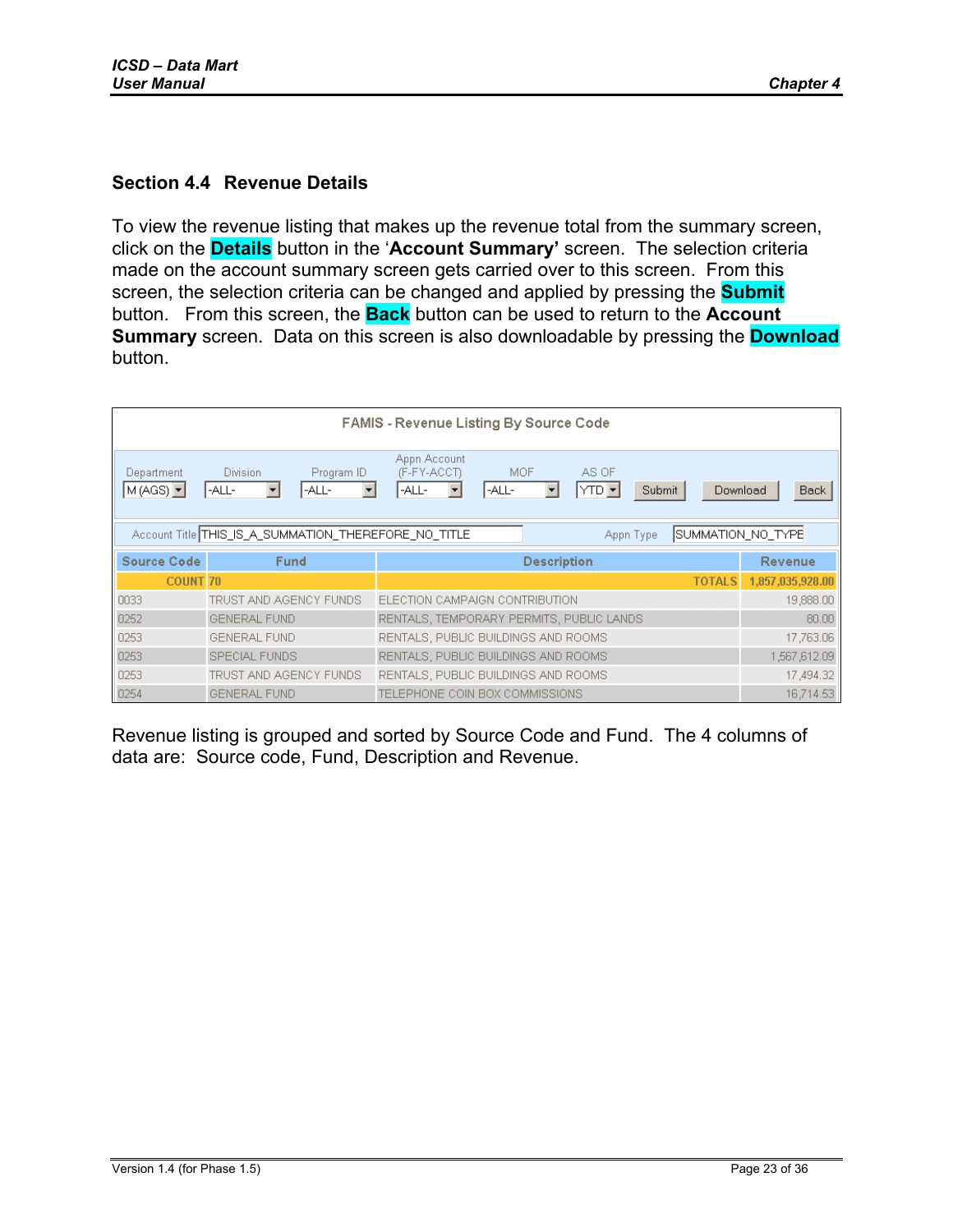### <span id="page-23-0"></span>**Section 4.5 Expenditure Details**

To view the expenditure listing from the summary screen, click on the **Details** button in the '**Account Summary'** screen. The selection criteria made on the account summary screen gets carried over to this screen. From this screen, the selection criteria can be changed and applied by pressing the **Submit** button. From this screen, the **Back** button can be used to return to the **Account Summary** screen. Data on this screen is also downloadable by pressing the **Download** button.

|                               | FAMIS - Expenditure Listing By Object Code                                                                                                                                                           |                         |  |  |  |  |  |  |  |  |  |
|-------------------------------|------------------------------------------------------------------------------------------------------------------------------------------------------------------------------------------------------|-------------------------|--|--|--|--|--|--|--|--|--|
| Department<br>$M(AGS)$ $\neg$ | Appn Account<br><b>MOF</b><br><b>Division</b><br>Program ID<br>(F-FY-ACCT)<br>AS OF<br> YTD ▼<br>-ALL-<br>$\overline{\phantom{a}}$<br>-ALL-<br>-ALL-<br>-ALL-<br>Submit<br>$\blacktriangledown$<br>▼ | Download<br><b>Back</b> |  |  |  |  |  |  |  |  |  |
|                               | Account Title THIS_IS_A_SUMMATION_THEREFORE_NO_TITLE<br>Appn Type                                                                                                                                    | SUMMATION_NO_TYPE       |  |  |  |  |  |  |  |  |  |
| Obj                           | <b>Description</b>                                                                                                                                                                                   | <b>Total</b>            |  |  |  |  |  |  |  |  |  |
| <b>COUNT</b>                  | 289                                                                                                                                                                                                  | 1,964,157,749.34        |  |  |  |  |  |  |  |  |  |
| 2000                          | PERSONAL SERVICES-PAYROLL                                                                                                                                                                            | 626,354.25              |  |  |  |  |  |  |  |  |  |
| 2001                          | PERSONAL SERVICES-PAYROLL                                                                                                                                                                            | 29,802,462.59           |  |  |  |  |  |  |  |  |  |
| 2002                          | PERSONAL SERVICES-PAYROLL                                                                                                                                                                            | 1,084,346.26            |  |  |  |  |  |  |  |  |  |
| 2003                          | PERSONAL SERVICES-PAYROLL                                                                                                                                                                            | 102,185.08              |  |  |  |  |  |  |  |  |  |
| 2005                          | PERSONAL SERVICES-PAYROLL                                                                                                                                                                            | $-143,839.18$           |  |  |  |  |  |  |  |  |  |
| 2006                          | PERSONAL SERVICES-PAYROLL                                                                                                                                                                            | 23,171.91               |  |  |  |  |  |  |  |  |  |
| 2007                          | PERSONAL SERVICES-PAYROLL                                                                                                                                                                            | 112,175.98              |  |  |  |  |  |  |  |  |  |

The expenditure is grouped and sorted by Object Code. The 4 columns displayed are: Object code, Description, and Expenditure totals.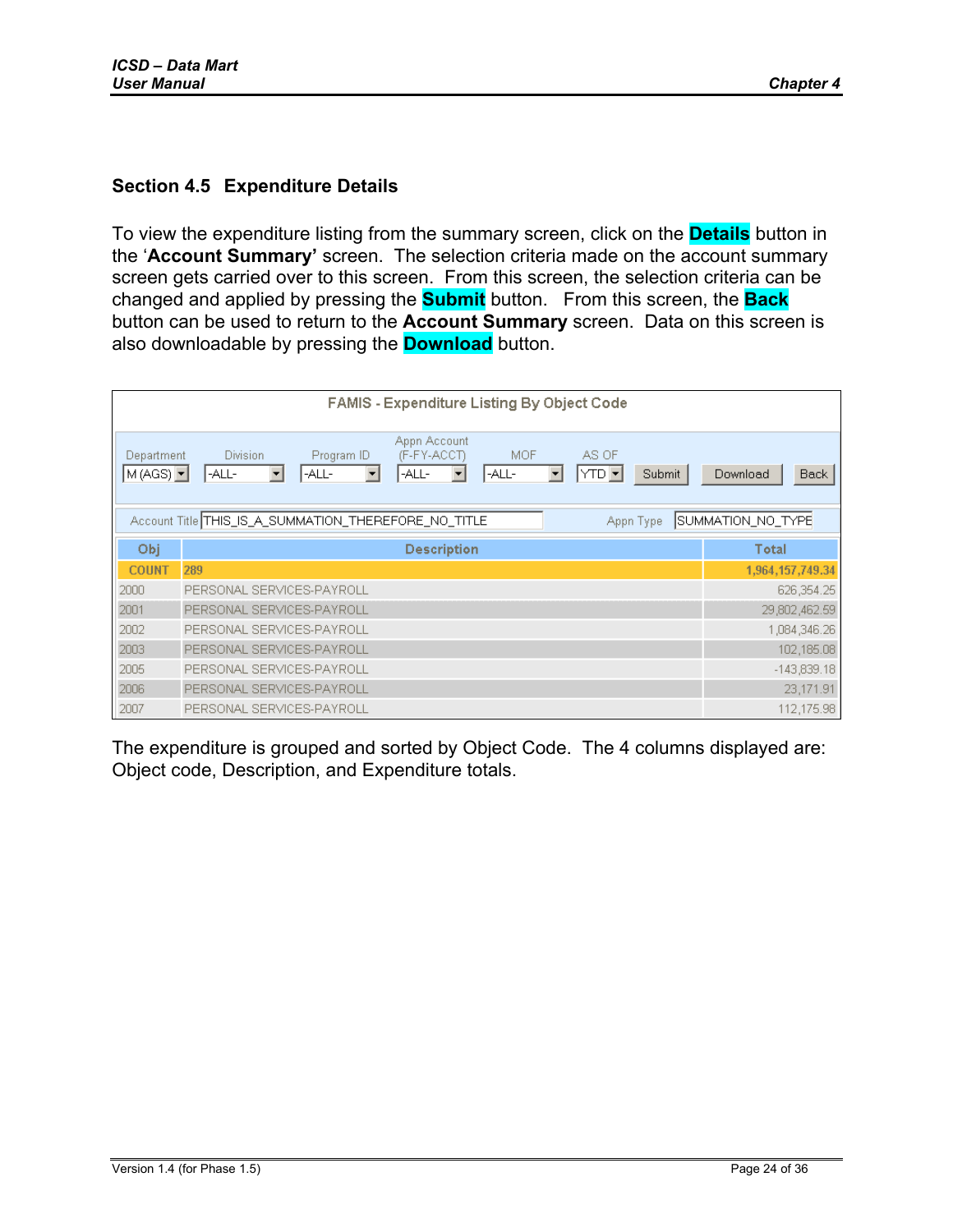# <span id="page-24-0"></span>**Chapter 5 YTD Quarterly Information**

| <b>FAMIS - YTD QUARTERLY INFORMATION</b>                                                                                                                                                                                                                                 |           |             |            |            |            |  |  |  |  |  |  |
|--------------------------------------------------------------------------------------------------------------------------------------------------------------------------------------------------------------------------------------------------------------------------|-----------|-------------|------------|------------|------------|--|--|--|--|--|--|
| * Required: This page is intended for individual fiscal year appropriation account only.                                                                                                                                                                                 |           |             |            |            |            |  |  |  |  |  |  |
| * Appn Account<br><b>MOF</b><br>Department<br><b>Division</b><br>Program ID<br>(F-FY-ACCT)<br>Cost Center Project No. Phase Activity<br>$G-05-009$ $\blacktriangleright$<br>$M(AdS)$ $\neg$<br>-ALL-<br>IA.<br>laii<br>la⊩∙l<br>$All -$<br>*Submit<br>-ALL-<br><b>AI</b> |           |             |            |            |            |  |  |  |  |  |  |
| Account Title ACCT SYSTEM DEVELOPMENT & MAINTENANCE                                                                                                                                                                                                                      |           |             |            |            |            |  |  |  |  |  |  |
| QTR <sub>1</sub><br>QTR <sub>2</sub><br>QTR <sub>3</sub><br>QTR4<br>Total                                                                                                                                                                                                |           |             |            |            |            |  |  |  |  |  |  |
| 10 - Payroll                                                                                                                                                                                                                                                             |           |             |            |            |            |  |  |  |  |  |  |
| Allotment Amt (At Acct Level)                                                                                                                                                                                                                                            | 95,254.00 | 116,184.00  | 118,081.00 | 93,440.00  | 422,959.00 |  |  |  |  |  |  |
| Current Qtr Expenditures                                                                                                                                                                                                                                                 | 88,396.72 | 90.010.21   | 69,293.37  |            | 247,700.30 |  |  |  |  |  |  |
| Subsequent Qtr Expenditures                                                                                                                                                                                                                                              |           |             |            |            |            |  |  |  |  |  |  |
| <b>Encumbered Contracts Balance</b>                                                                                                                                                                                                                                      |           |             |            |            |            |  |  |  |  |  |  |
| <b>Encumbered Claims Balance</b>                                                                                                                                                                                                                                         |           |             |            |            |            |  |  |  |  |  |  |
| <b>Allotment Balance</b>                                                                                                                                                                                                                                                 | 6,857.28  | 26,173.79   | 48,787.63  | 93,440.00  | 175,258.70 |  |  |  |  |  |  |
| <b>20 - Other</b>                                                                                                                                                                                                                                                        |           |             |            |            |            |  |  |  |  |  |  |
| Allotment Amt (At Acct Level)                                                                                                                                                                                                                                            | 7.346.00  | 3,000,00    | 5,553.00   | 261,693.00 | 277,592.00 |  |  |  |  |  |  |
| Current Qtr Expenditures                                                                                                                                                                                                                                                 | 206.98    | 4,142.50    | 4,596.73   |            | 8,946.21   |  |  |  |  |  |  |
| Subsequent Qtr Expenditures                                                                                                                                                                                                                                              |           | 1,228.00    |            |            | 1,228.00   |  |  |  |  |  |  |
| <b>Encumbered Contracts Balance</b>                                                                                                                                                                                                                                      |           |             |            |            |            |  |  |  |  |  |  |
| <b>Encumbered Claims Balance</b>                                                                                                                                                                                                                                         | 2,846.00  | 27.72       | 100.00     |            | 2,973.72   |  |  |  |  |  |  |
| <b>Allotment Balance</b>                                                                                                                                                                                                                                                 | 4,293.02  | $-2,398.22$ | 856.27     | 261,693.00 | 264,444.07 |  |  |  |  |  |  |
| <b>Revenue Total</b>                                                                                                                                                                                                                                                     |           |             |            |            |            |  |  |  |  |  |  |

This screen is intended to reflect quarterly allotments and related revenues and expenditures. This information is intended for the current fiscal year appropriation account only.

There are 2 different allotment categories. Category 10 is for payroll and category 20 is for all others.

Following is the definition of the fields displayed:

There are 3 sections to this screen: 10 - Payroll, 20 - Other, and Revenue Total. For allotment category 10 (Payroll), all transactions with object codes 2000 through 2899 were selected. For allotment category 20 (Other Expenses), all transactions with object codes 2900 through 9999, and for revenues, all transactions with source codes 0001 through 1999 were selected.

The **'quarters'** shown above are fiscal quarters. For example, Quarter 1 includes the months of July, August and September; Quarter 2 includes the months of October, November and December and so on.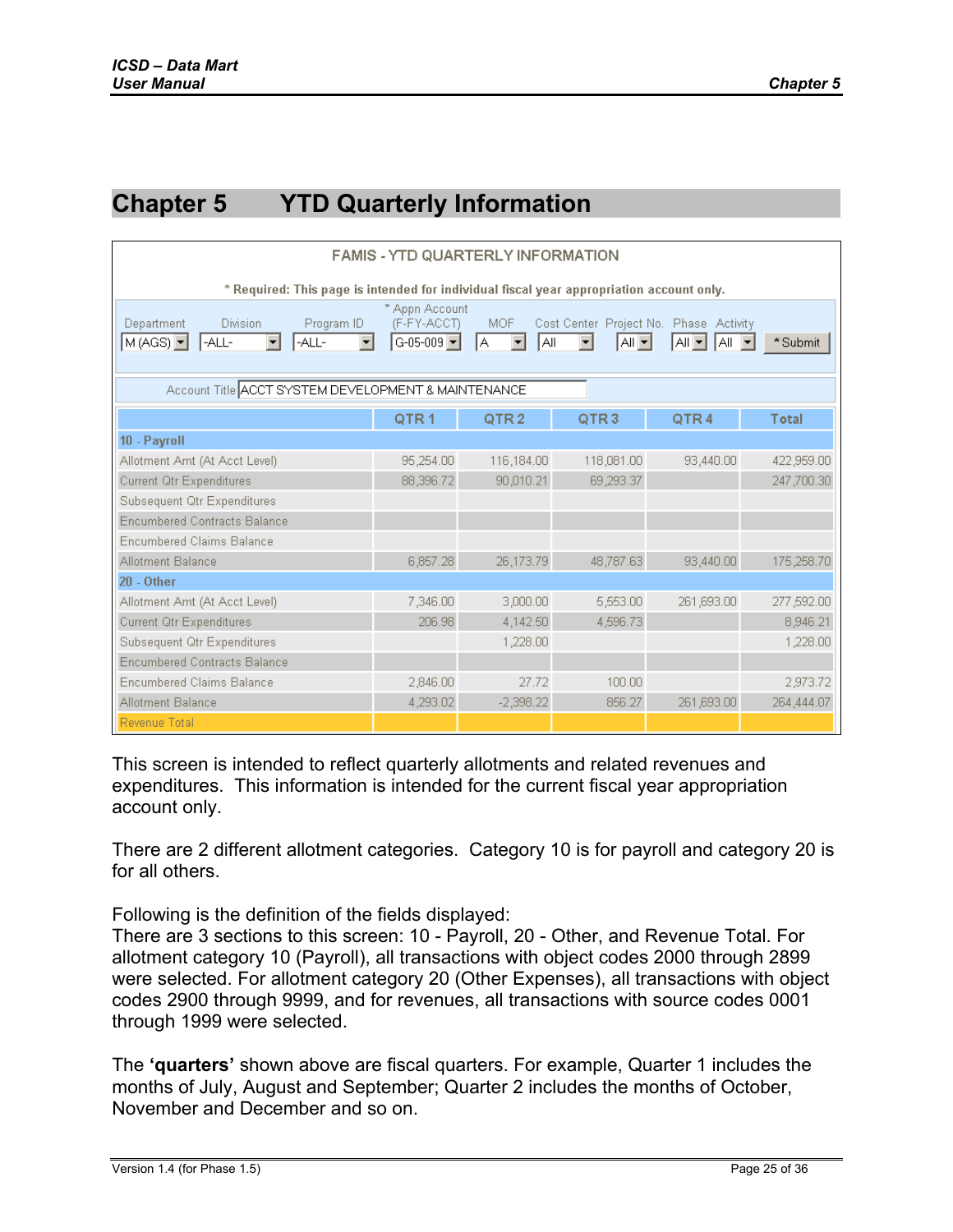| <b>Field Name</b>                          | <b>Description</b>                                                                                                                                                                                                                                |
|--------------------------------------------|---------------------------------------------------------------------------------------------------------------------------------------------------------------------------------------------------------------------------------------------------|
| <b>Allotment Amount</b>                    | An amount will be displayed if a single appropriation account was selected and the<br>optional fields such as Cost Center, Project, Phase and Activity were defaulted to<br>ALL. Allotment amount is not displayed at the optional fields' level. |
| <b>Current Quarter</b><br>Expenditures     | Total of direct expenditures and expenditures for encumbrances that were<br>recorded in the same fiscal quarter.                                                                                                                                  |
| <b>Subsequent Quarter</b><br>Expenditures  | Expenditures for encumbrances recorded in this quarter but paid for in a<br>subsequent quarter of the same fiscal year.                                                                                                                           |
| Encumbered<br><b>Contracts Balance</b>     | Outstanding balance of contracts encumbered in the fiscal quarter.                                                                                                                                                                                |
| <b>Encumbered Claims</b><br><b>Balance</b> | Outstanding balance of claims (purchase orders) encumbered in the fiscal quarter.                                                                                                                                                                 |
| Allotment Balance                          | If displayed, the Allotment Balance is calculated as follows:<br>Allotment Amount<br>- Current Quarter Expenditures<br>- Subsequent Quarter Expenditures<br>- Encumbered Contracts Balance<br>- Encumbered Claims Balance<br>= Allotment Balance  |

Note: The allotment amounts do not include reversions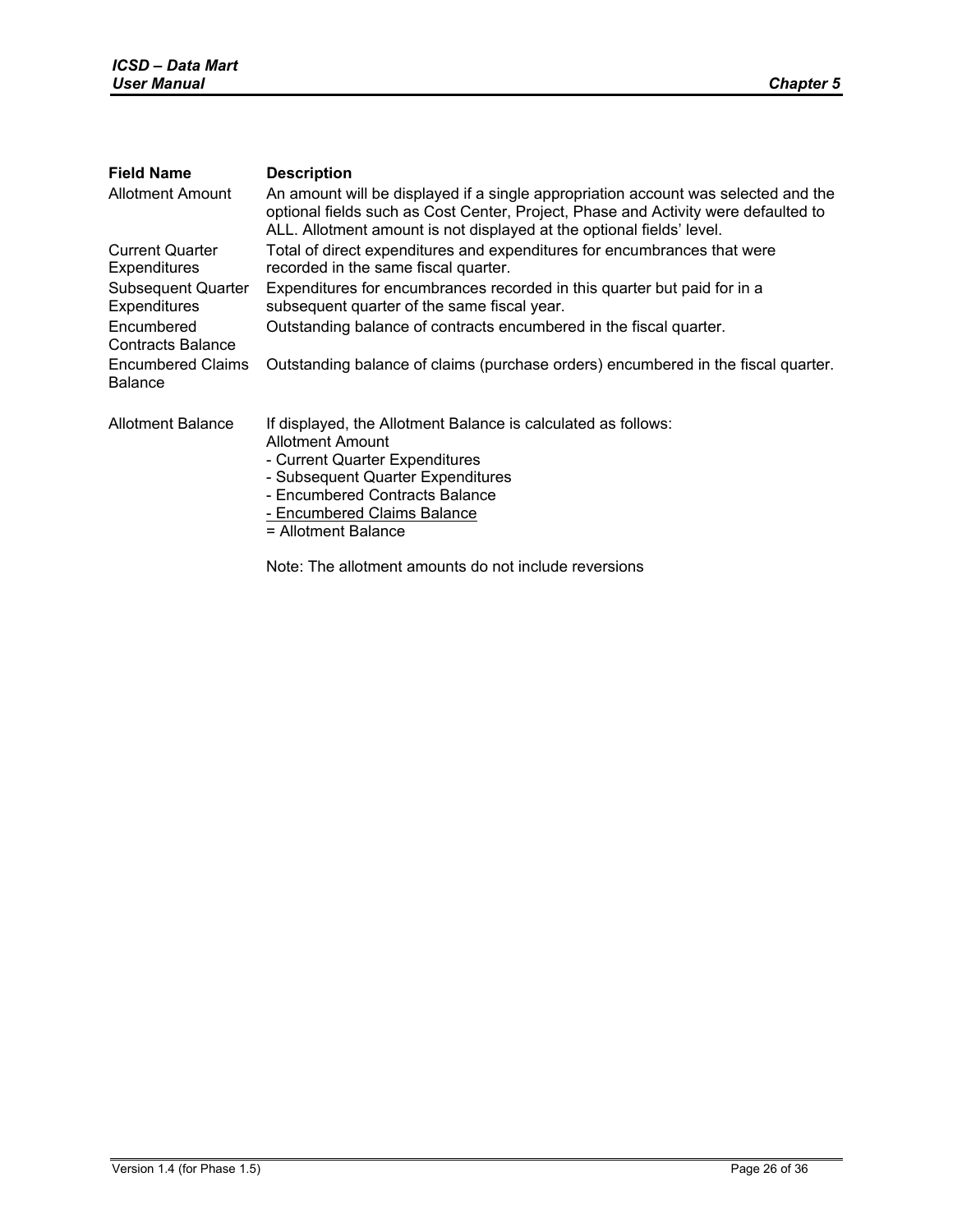# <span id="page-26-0"></span>**Chapter 6 YTD Revenue/Expenditure/Encumbrance Balance**

|                                             | FAMIS - YTD Revenue, Expenditure, And Encumbrance Balance,<br>Group By Object Code,<br>Cross Tab By Cost Center, Activity, Project Or Phase                                                                                                                                                                                                                                                                                              |               |                        |             |                 |         |              |         |                      |      |  |  |  |
|---------------------------------------------|------------------------------------------------------------------------------------------------------------------------------------------------------------------------------------------------------------------------------------------------------------------------------------------------------------------------------------------------------------------------------------------------------------------------------------------|---------------|------------------------|-------------|-----------------|---------|--------------|---------|----------------------|------|--|--|--|
| Department<br>$M(AGS)$ $\blacktriangledown$ | * Appn Acct<br><b>MOF</b><br>Division<br>(F-FY-ACCT)<br>Project No.<br>* Cross Tab By<br>* Required<br>Program ID<br>Cost Center<br>Phase<br>Activity<br>AI -<br>-ALL-<br>$\blacktriangledown$<br>$\mathbf{r}$<br>$S-05-203$ $\blacktriangleright$<br>$\overline{\phantom{a}}$<br>laii<br>$\overline{\phantom{a}}$<br>$\blacktriangledown$<br>All -<br>-ALL-<br>IN.<br>All<br>Activity<br>$\overline{\phantom{a}}$<br>Submit<br>Download |               |                        |             |                 |         |              |         |                      |      |  |  |  |
|                                             | Account Title PERFORMING & VISUAL ARTS EVENTS                                                                                                                                                                                                                                                                                                                                                                                            |               | Appn Type <sup>A</sup> |             |                 |         |              |         |                      |      |  |  |  |
| OBJ / SRCE                                  | Desc.                                                                                                                                                                                                                                                                                                                                                                                                                                    | <b>Totals</b> | <b>BLANK</b>           | 300         | 900             | 902     | 905          | 906     | 907                  | 908  |  |  |  |
| <b>COUNT 41</b>                             | (COL COUNT: 8)<br><b>TOTALS</b>                                                                                                                                                                                                                                                                                                                                                                                                          | .824.925.36   | 69,024.01              | $-5,000.00$ | 748,999.82      | 18.759. | .89 5.968.93 | .352.25 | 909.784.46 33.036.00 |      |  |  |  |
| 0559                                        | NATIONAL ENDOWMENT FOR THE ARTS(SS (H) PL89-209)                                                                                                                                                                                                                                                                                                                                                                                         | 296,200.00    | 0.00                   |             | 0.00 296,200.00 | 0.00    | 0.00         | 0.00    | 0.00                 | 0.00 |  |  |  |
| 0580                                        | <b>FEDERAL GRANT</b>                                                                                                                                                                                                                                                                                                                                                                                                                     | 423,091.60    | 0.00                   |             | 0.00 423,091.60 | 0.00    | 0.00         | 0.00    | 0.00                 | 0.00 |  |  |  |
| 2000                                        | PERSONAL SERVICES-PAYROLL                                                                                                                                                                                                                                                                                                                                                                                                                | 4,369.70      | 4,369.70               | 0.00        | 0.00            | 0.00    | 0.00         | 0.00    | 0.00                 | 0.00 |  |  |  |
| 2001                                        | PERSONAL SERVICES-PAYROLL                                                                                                                                                                                                                                                                                                                                                                                                                | 49,249.96     | 49.249.96              | 0.00        | 0.00            | 0.00    | 0.00         | 0.00    | 0.00                 | 0.00 |  |  |  |
| 2006                                        | PERSONAL SERVICES-PAYROLL                                                                                                                                                                                                                                                                                                                                                                                                                | 2.70          | 2.70                   | 0.00        | 0.00            | 0.00    | 0.00         | 0.00    | 0.00                 | 0.00 |  |  |  |
| 2034                                        | PERSONAL SERVICES-PAYROLL                                                                                                                                                                                                                                                                                                                                                                                                                | 4,461.83      | 4,461.83               | 0.00        | 0.00            | 0.00    | 0.00         | 0.00    | 0.00                 | 0.00 |  |  |  |
| 2036                                        | PERSONAL SERVICES-PAYROLL                                                                                                                                                                                                                                                                                                                                                                                                                | 7.76          | 7.76                   | 0.00        | 0.00            | 0.00    | 0.00         | 0.00    | 0.00                 | 0.00 |  |  |  |
| 2037                                        | PERSONAL SERVICES-PAYROLL                                                                                                                                                                                                                                                                                                                                                                                                                | 2,921.37      | 2,921.37               | 0.00        | 0.00            | 0.00    | 0.00         | 0.00    | 0.00                 | 0.00 |  |  |  |
| 2038                                        | PERSONAL SERVICES-PAYROLL                                                                                                                                                                                                                                                                                                                                                                                                                | 68.64         | 68.64                  | 0.00        | 0.00            | 0.00    | 0.00         | 0.00    | 0.00                 | 0.00 |  |  |  |

Totals for revenues, expenditures and encumbrances are all reflected on this screen, therefore, both object and source codes are listed in the first column. Source code identifies the source of the revenue and object code identifies the type of expenditure. Source codes 0001-1999 are used to identify revenue sources and object codes 2000- 9999 are used to identify expenditure types.

On this screen, besides the standard selection criteria, users can also drill down further by selecting cost center, project, phase or activity. The records are grouped and sorted by object code. In addition, the "\* Cross Tab By" option is also available as a selection (the options are cost center, project, phase, or activity). For example, if cost center is selected as the "\*Cross Tab By", there will be a break down of different cost centers in columns across the screen. The "Totals" column is displayed first but there maybe many cost centers displayed horizontally that make up the column. Use the scroll bar to see the remaining cost centers. All expenditure entries that were not entered with a cost center number will get summarized into a "Blank" cost center column.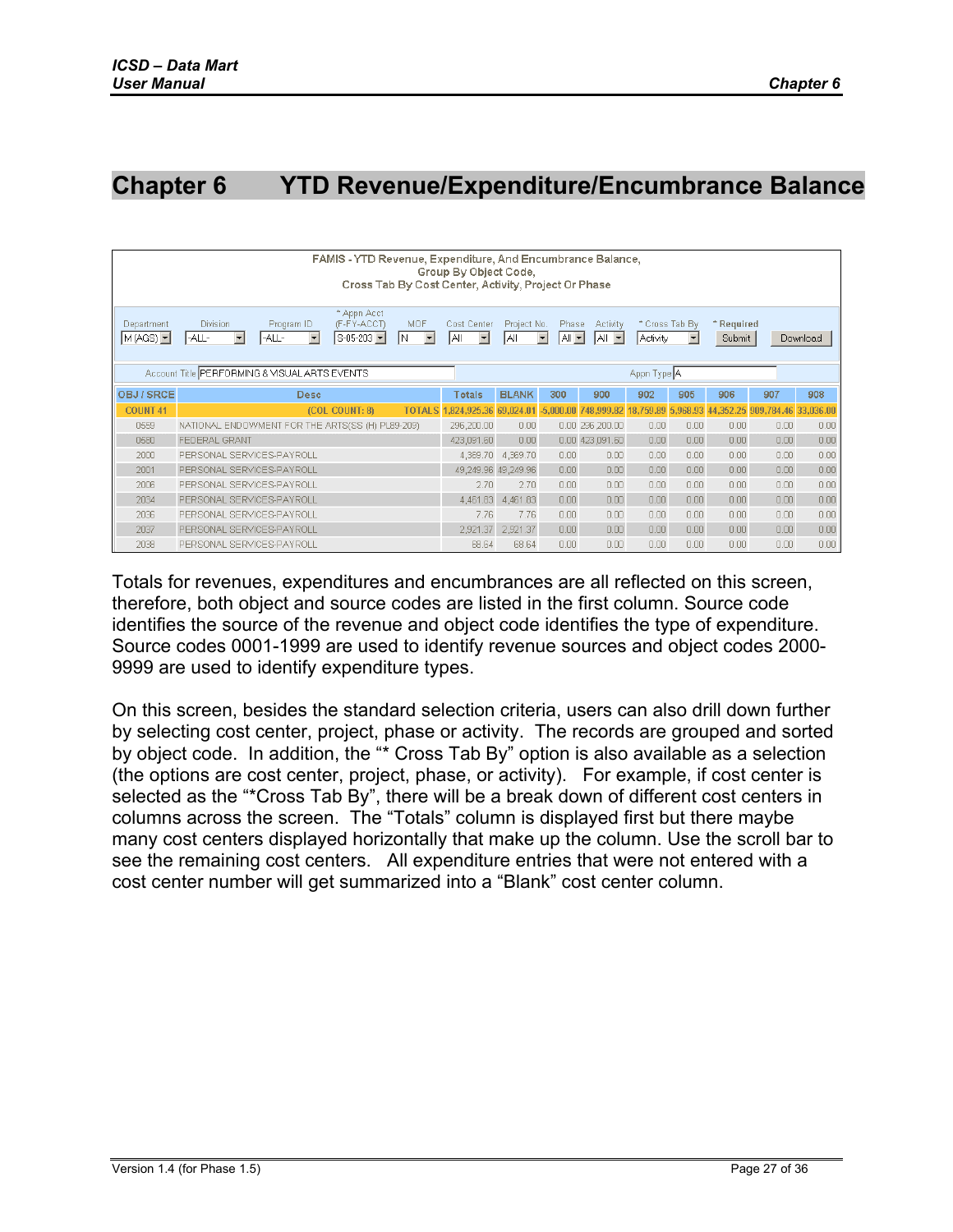# <span id="page-27-0"></span>**Chapter 7 Expenditure/Encumbrance**

|                  | FAMIS - Expenditure/Encumbrance By Object Code                                                                                                                                                                                                                                                                                            |                    |                                |                                 |  |  |  |  |  |  |  |  |
|------------------|-------------------------------------------------------------------------------------------------------------------------------------------------------------------------------------------------------------------------------------------------------------------------------------------------------------------------------------------|--------------------|--------------------------------|---------------------------------|--|--|--|--|--|--|--|--|
|                  | Appn Account<br>AS OF Cost Center Project No.<br><b>Division</b><br>(F-FY-ACCT)<br>Program ID<br><b>MOF</b><br>Phase Activity<br>Department<br>$M(AGS)$ $\blacktriangleright$ -ALL-<br>$\mathbf{F}$ YTD $\mathbf{F}$ All<br>$\overline{\phantom{a}}$<br>$ A   =  A  $<br>-ALL-<br>-ALL-<br>-ALL-<br><b>AI</b><br>−∣<br>Submit<br>Download |                    |                                |                                 |  |  |  |  |  |  |  |  |
|                  | Account Title THIS IS A SUMMATION THEREFORE NO TITLE                                                                                                                                                                                                                                                                                      |                    | SUMMATION NO TYPE<br>Appn Type |                                 |  |  |  |  |  |  |  |  |
| Obj              | <b>Description</b>                                                                                                                                                                                                                                                                                                                        | <b>Expenditure</b> | <b>Outstanding Encumbrance</b> | Total                           |  |  |  |  |  |  |  |  |
| <b>COUNT 296</b> | <b>GRAND TOTALS</b>                                                                                                                                                                                                                                                                                                                       | 1,964,157,749.34   |                                | 332,632,707.08 2,296,790,456.42 |  |  |  |  |  |  |  |  |
| 2000             | PERSONAL SERVICES-PAYROLL                                                                                                                                                                                                                                                                                                                 | 626,354.25         | 887,441.23                     | 1,513,795.48                    |  |  |  |  |  |  |  |  |
| 2001             | PERSONAL SERVICES-PAYROLL                                                                                                                                                                                                                                                                                                                 | 29,802,462.59      | 0.00                           | 29,802,462.59                   |  |  |  |  |  |  |  |  |
| 2002             | PERSONAL SERVICES-PAYROLL                                                                                                                                                                                                                                                                                                                 | 1,084,346.26       | 0.00                           | 1,084,346.26                    |  |  |  |  |  |  |  |  |
| 2003             | PERSONAL SERVICES-PAYROLL                                                                                                                                                                                                                                                                                                                 | 102,185.08         | 0.00                           | 102,185.08                      |  |  |  |  |  |  |  |  |
| 2005             | PERSONAL SERVICES-PAYROLL                                                                                                                                                                                                                                                                                                                 | $-143,839.18$      | 0.00                           | $-143,839.18$                   |  |  |  |  |  |  |  |  |
| 2006             | PERSONAL SERVICES-PAYROLL                                                                                                                                                                                                                                                                                                                 | 23,171.91          | 0.00                           | 23,171.91                       |  |  |  |  |  |  |  |  |
| 2007             | PERSONAL SERVICES-PAYROLL                                                                                                                                                                                                                                                                                                                 | 112.175.98         | 0.00                           | 112.175.98                      |  |  |  |  |  |  |  |  |

In addition to the selection boxes for Department, Division, Programs, Appropriation Accounts and Means of Financing, selection can also include cost center, project, project phase or activity.

The AS OF allows the user to choose from one of three period options:

- Current Month Year To Date
- Prior Month Year to Date
- Prior Year to Date.

This screen is intended to provide separate totals for expenditures and encumbrances by object codes. For each object code displayed there will be the object code description, expenditure amount, outstanding encumbrance which is the balance remaining on the contracts or claims with that object code, and a total column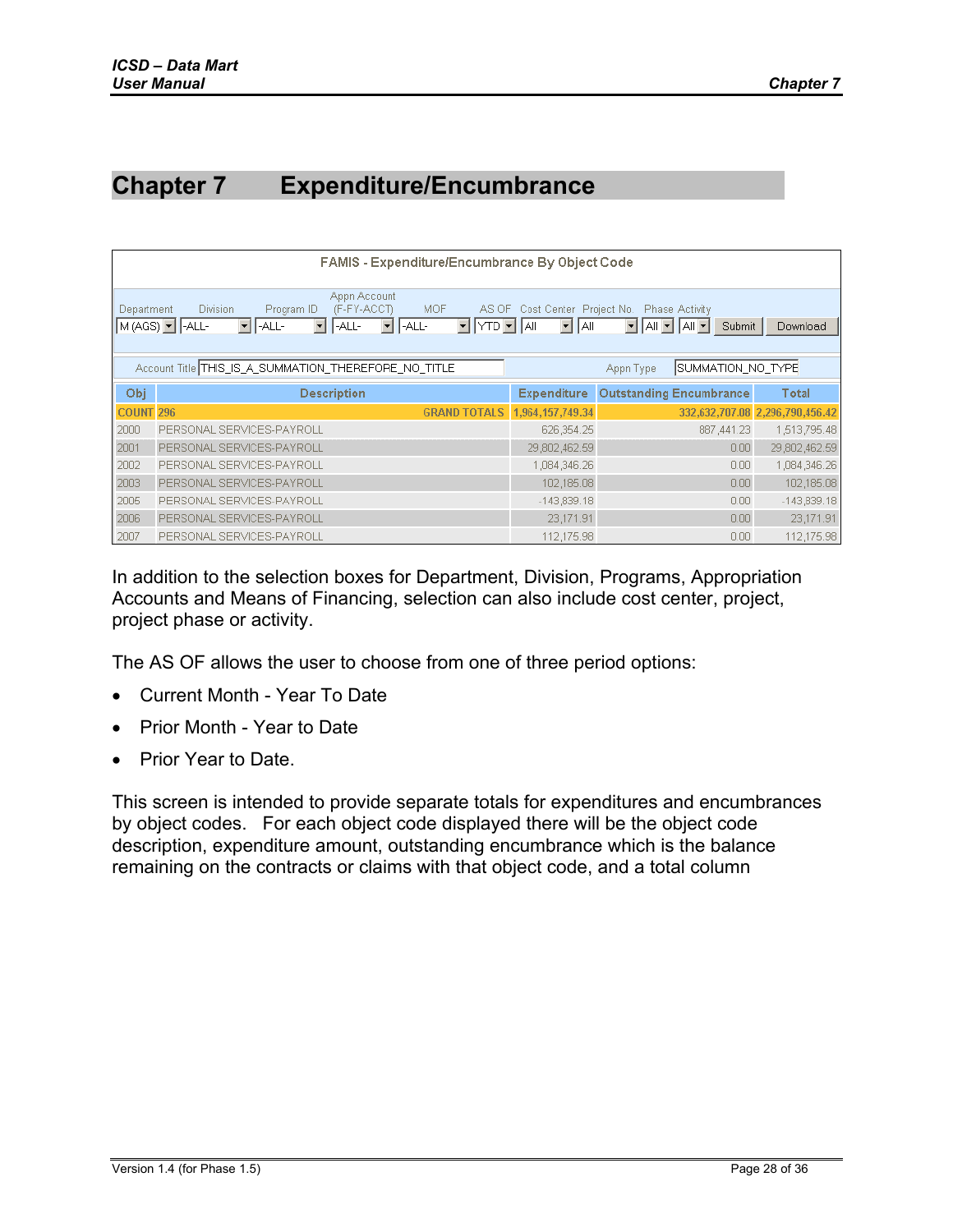# <span id="page-28-0"></span>**Chapter 8 Revenue/Expenditure Transaction**

|                                                                                                                                                                                                                                                                                                                                                                                                                                                                                                                 | FAMIS - Revenue / Expenditure Transaction By Date |                         |            |                    |                             |             |             |                      |             |             |             |                |              |               |
|-----------------------------------------------------------------------------------------------------------------------------------------------------------------------------------------------------------------------------------------------------------------------------------------------------------------------------------------------------------------------------------------------------------------------------------------------------------------------------------------------------------------|---------------------------------------------------|-------------------------|------------|--------------------|-----------------------------|-------------|-------------|----------------------|-------------|-------------|-------------|----------------|--------------|---------------|
| Appn Account<br>Program ID<br><b>Division</b><br>(F-FY-ACCT) MOF<br>Department<br>$S - 05 - 319$ $\blacktriangleright$<br>$M(AGS)$ $\blacksquare$ -ALL-<br>lв<br>-ALL-<br>$\mathbf{r}$<br>$\blacktriangledown$<br>Submit<br><b>Download</b><br>Cost Center Project No. Phase Activity Rev. or Exp. * From FM * From FY * To FM * To FY<br>*: Required<br>Y AIY AI Y Exp Y<br>$2005$ $\sqrt{03}$<br>2005<br>All.<br>01<br>$\blacktriangledown$<br>$\overline{\phantom{0}}$<br>All.<br>$\blacktriangledown$<br>▾╎ |                                                   |                         |            |                    |                             |             |             |                      |             |             |             |                |              |               |
| Account Title WORKS OF ART SPECIAL FUND                                                                                                                                                                                                                                                                                                                                                                                                                                                                         |                                                   |                         |            |                    |                             |             |             | 2 <br>Appn Type      |             |             |             |                |              |               |
| <b>Process</b><br>Date                                                                                                                                                                                                                                                                                                                                                                                                                                                                                          | <b>Check</b><br><b>No</b>                         | <b>Enc</b><br><b>No</b> | <b>Enc</b> | <b>Type Vendor</b> | <b>Invoice</b><br><b>No</b> | Dept.<br>No | Comp.<br>No | F-FY-<br><b>ACCT</b> | <b>SRCE</b> | <b>CC</b>   | Proj<br>No. | P <sub>H</sub> | Act          | <b>Amount</b> |
| <b>COUNT</b>                                                                                                                                                                                                                                                                                                                                                                                                                                                                                                    |                                                   |                         |            |                    |                             |             |             |                      |             |             |             |                | <b>TOTAL</b> | 39,809.47     |
| 08/05/2004                                                                                                                                                                                                                                                                                                                                                                                                                                                                                                      |                                                   |                         |            |                    |                             |             |             | S-05-319             | 1994        |             |             |                |              | 3,950.00      |
| 08/13/2004                                                                                                                                                                                                                                                                                                                                                                                                                                                                                                      |                                                   |                         |            |                    |                             |             |             | S-05-319             | 1994        |             |             |                |              | 1,000.00      |
| 09/08/2004                                                                                                                                                                                                                                                                                                                                                                                                                                                                                                      |                                                   |                         |            |                    |                             |             |             | S-05-319             | 1992        | <b>BAPP</b> |             | Q <sub>1</sub> |              | 4,127.00      |
| 09/16/2004                                                                                                                                                                                                                                                                                                                                                                                                                                                                                                      |                                                   |                         |            |                    |                             |             |             | S-05-319             | 0288        |             |             |                |              | 232.47        |
| 09/21/2004                                                                                                                                                                                                                                                                                                                                                                                                                                                                                                      |                                                   |                         |            |                    |                             |             |             | S-05-319             | 1992        | <b>BAPP</b> |             | 01             | 901          | 5,000.00      |
| 09/21/2004                                                                                                                                                                                                                                                                                                                                                                                                                                                                                                      |                                                   |                         |            |                    |                             |             |             | S-05-319             | 1994        | <b>BAPP</b> |             | $01 -$         | 901          | 17,500.00     |
| S-05-319<br>8,000.00<br>09/23/2004<br>1994                                                                                                                                                                                                                                                                                                                                                                                                                                                                      |                                                   |                         |            |                    |                             |             |             |                      |             |             |             |                |              |               |
|                                                                                                                                                                                                                                                                                                                                                                                                                                                                                                                 | TOTAL 39,809.47<br><b>COUNT</b>                   |                         |            |                    |                             |             |             |                      |             |             |             |                |              |               |

This screen is used to identify all revenue transactions for appropriation account S-05- 319 from July 2004 (FM01, FY05) to September 2004 (FM03, FY05).

The results are sorted by the process date in ascending order.

Please note: that the FY 2000 has not been fully loaded into the Data Mart. When selecting the FY 2000, a pop-up will appear as a reminder of this.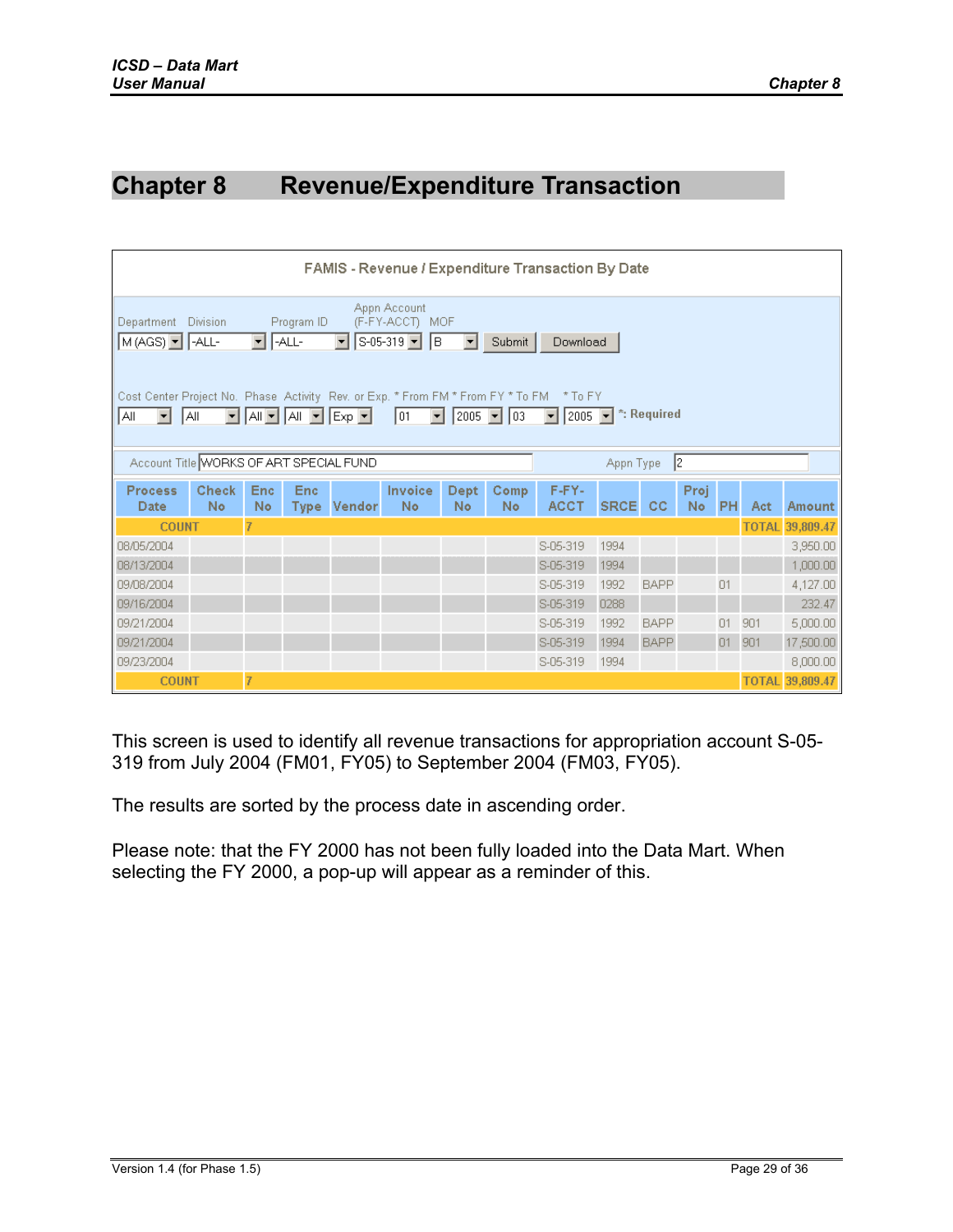# <span id="page-29-0"></span>**Chapter 9 Inquire by Vendor No.**

|                  | FAMIS - Inquire By Vendor No.                                                                                                       |                        |              |            |               |           |                       |     |               |                |                |  |
|------------------|-------------------------------------------------------------------------------------------------------------------------------------|------------------------|--------------|------------|---------------|-----------|-----------------------|-----|---------------|----------------|----------------|--|
|                  | Appn Account<br>Department Division Program ID (F-FY-ACCT) MOF As Of Cost Center Project No. Phase Activity<br>Activate SelectBoxes |                        |              |            |               |           |                       |     |               |                |                |  |
|                  |                                                                                                                                     |                        |              |            |               |           |                       |     |               |                |                |  |
| Vendor Name      |                                                                                                                                     | STARCOM BUILDERS, INC. |              |            |               |           | Vendor No. 0000275577 |     |               | Submit         | Download       |  |
|                  |                                                                                                                                     |                        |              |            |               |           |                       |     |               |                |                |  |
| <b>Contracts</b> |                                                                                                                                     |                        |              |            |               |           |                       |     |               |                |                |  |
| Doc              | Contract                                                                                                                            |                        |              |            |               | Proj      |                       |     |               |                |                |  |
| Date             | <b>No</b>                                                                                                                           | <b>F-FY-ACCT</b>       | <b>MOF</b>   | Obi        | cc            | <b>No</b> |                       | PH. | Act:          | <b>Enc Amt</b> | <b>Balance</b> |  |
| <b>COUNT</b>     | 12                                                                                                                                  |                        |              |            |               |           |                       |     | <b>TOTALS</b> | 1,781,640.00   | 436,739.70     |  |
| 11/26/2002       | 00050037-01                                                                                                                         | S-03-355               | W            | 7690       | 03A1          | 164040    | 01                    |     | 035           | 122,999.00     | 0.00           |  |
| 02/20/2003       | 00050296-01                                                                                                                         | B-01-439               | $\mathbb C$  | 7690       | 03A1          |           |                       |     | 035           | 247,183.00     | 10,221.00      |  |
| 02/20/2003       | 00050296-02                                                                                                                         | B-01-439               | $\mathbb{C}$ | 7690       | 03A1          | 164020    |                       |     | 035           | 10,000.00      | 10,000.00      |  |
| 07/14/2003       | 00050828-01                                                                                                                         | B-02-704               | $\mathbb C$  | 7690       | 03A1          | 0000BC    | 01                    |     | 035           | 197,042.00     | 187,084.00     |  |
| 08/27/2003       | 00050978-01                                                                                                                         | S-01-412               | B            | 7690       | 03A1          | 164004    |                       |     | 035           | 103,304.00     | 0.00           |  |
| 09/05/2003       | 00051031-01                                                                                                                         | S-02-428               | B            | 7690       | 03A1          | 164293    | 01                    |     | 035           | 355,889.00     | 0.00           |  |
| 09/16/2003       | 00051086-02                                                                                                                         | B-02-708               | C            | 7690       | 03A1          | 0000BC    | 01                    |     | 035           | 5,514.00       | 0.00           |  |
| 09/16/2003       | 00051086-01                                                                                                                         | B-03-708               | C            | 7690       | 03A1          | 0000BC    | 01                    |     | 035           | 146,999.00     | 7,625.66       |  |
| 05/07/2004       | 00051858-01                                                                                                                         | B-02-459               | C            | 7690       | 03A1          | 164245    |                       |     | 035           | 155,444.00     | 7,772.00       |  |
| 06/16/2004       | 00052060-01                                                                                                                         | B-03-704               | $\mathbb C$  | 7690       | 03A1          | 0000BC    | 01                    |     | 035           | 167,281.00     | 145,946.00     |  |
| 06/16/2004       | 00052060-02                                                                                                                         | S-04-704               | B            | 7690       | 03A1          | 164527    | 01                    |     | 035           | 48,985.00      | 48,985.00      |  |
| 08/02/2004       | 00052430-01                                                                                                                         | S-02-401               | B            | 7690       | 03A1          | 164446    | 01                    |     | 035           | 221,000.00     | 19,106.04      |  |
| <b>COUNT 12</b>  |                                                                                                                                     | <b>TOTALS</b>          |              |            |               |           |                       |     |               | 1,781,640.00   | 436,739.70     |  |
|                  |                                                                                                                                     |                        |              |            |               |           |                       |     |               |                |                |  |
|                  |                                                                                                                                     |                        |              |            | <b>Claims</b> |           |                       |     |               |                |                |  |
| Doc<br>Date      | Claim<br><b>No</b>                                                                                                                  | F-FY-ACCT              |              | <b>MOF</b> | Obi           | cc        | Proj<br><b>No</b>     | PH  | Act           | <b>Enc Amt</b> | <b>Balance</b> |  |
| 05/06/2004       | 00424193-01                                                                                                                         | B-03-704               | с            |            | 7690          | 00BC      |                       | 01  | 035           | 3,532.00       | 3,532.00       |  |
| <b>COUNT 1</b>   |                                                                                                                                     | <b>TOTALS</b>          |              |            |               |           |                       |     |               | 3.532.00       | 3,532.00       |  |

On this screen, the user can enter a vendor number to identify contracts and claims encumbrances for this vendor. There is a section for contracts sorted by document date, then a section for claims also sorted by document date. Each "Contract No" and "Claim No" is a hypertext so the user can click on the number to get to the "Inquire by Contract or Claim No" screen for the item selected.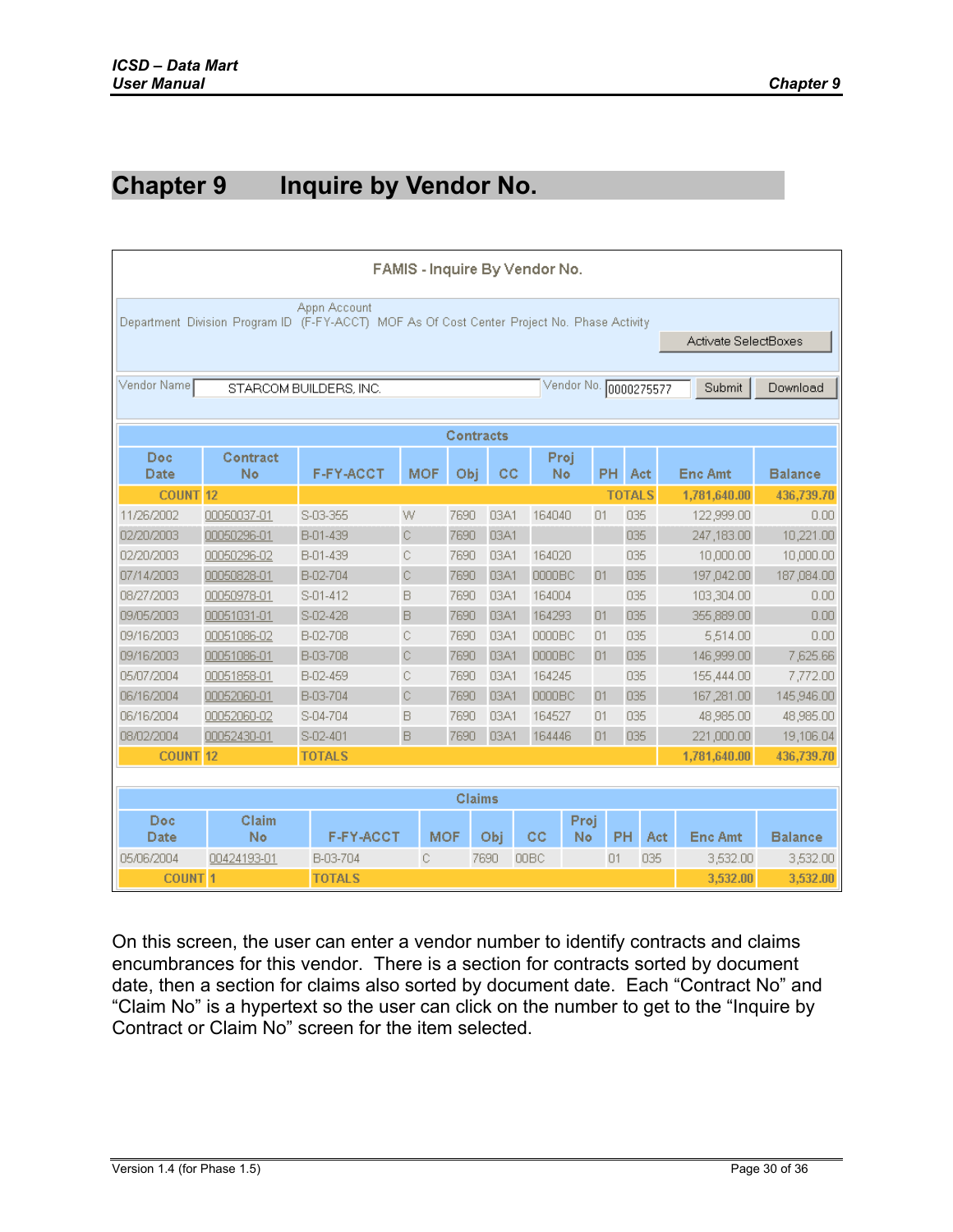# <span id="page-30-0"></span>**Chapter 10 Inquire by Contract or Claim No.**

|                        | FAMIS - Inquire By Contract Or Claim No.(POs)                                                                                                                |                      |                        |                                                     |          |                      |      |           |                  |           |                   |                   |           |                             |                |
|------------------------|--------------------------------------------------------------------------------------------------------------------------------------------------------------|----------------------|------------------------|-----------------------------------------------------|----------|----------------------|------|-----------|------------------|-----------|-------------------|-------------------|-----------|-----------------------------|----------------|
|                        | Appn Account<br>(F-FY-ACCT)<br><b>MOF</b><br>Program ID<br>Cost Center<br>Project No.<br>Phase<br>Activity<br>Department<br>Division<br>Activate SelectBoxes |                      |                        |                                                     |          |                      |      |           |                  |           |                   |                   |           |                             |                |
|                        | Contract/Claim (PO): 00052060<br>Contract Description HIGHLANDS INTERMEDIATE SCHOOL BLDG F RENOVATE S<br>Submit<br>Download                                  |                      |                        |                                                     |          |                      |      |           |                  |           |                   |                   |           |                             |                |
|                        | <b>Encumbrance</b>                                                                                                                                           |                      |                        |                                                     |          |                      |      |           |                  |           |                   |                   |           |                             |                |
| <b>Enc</b><br>Type     | Doc<br>Date                                                                                                                                                  | Enc<br><b>Suffix</b> | Vendor<br>No           | Vendor<br>Name                                      |          | F-FY-<br><b>ACCT</b> | Obi. | <b>CC</b> | Proj<br>No       | <b>PH</b> | Act               | Enc<br>Amt        |           | Amt<br><b>Expend</b>        | <b>Balance</b> |
| С                      | 06/16/2004                                                                                                                                                   | 00052060-01          | 0000275577             | STARCOM BUILDERS, INC.                              |          | B-03-704             | 7690 | 03A1      | 0000BC 01        |           | 035               |                   |           | 167,281.00 21,335.00        | 145,946.00     |
| С                      | 06/16/2004                                                                                                                                                   |                      | 00052060-02 0000275577 | STARCOM BUILDERS, INC. S-04-704 7690 03A1 164527 01 |          |                      |      |           |                  |           | 035               | 48.985.00         |           | 0.00                        | 48,985.00      |
| <b>COUNT 2</b>         |                                                                                                                                                              |                      |                        |                                                     |          |                      |      |           |                  |           |                   |                   |           | TOTALS 216,266.00 21,335.00 | 194,931.00     |
|                        |                                                                                                                                                              |                      |                        |                                                     |          |                      |      |           |                  |           |                   |                   |           |                             |                |
|                        |                                                                                                                                                              |                      |                        |                                                     |          | <b>Expenditure</b>   |      |           |                  |           |                   |                   |           |                             |                |
| <b>Process</b><br>Date | Check<br>No                                                                                                                                                  | Doc.<br><b>Type</b>  | Enc<br><b>Suffix</b>   | Invoice<br>No                                       | Dept No. | Comp No              |      |           | <b>F-FY-ACCT</b> |           | Obj<br>cc<br>Code | Proj<br><b>No</b> | <b>PH</b> | Act                         | Amount         |
| 10/26/2004             | B0002028                                                                                                                                                     | VP                   | 00052060-01            | <b>HIGHLANDS</b>                                    | 10340L71 | 001153               |      | B-03-704  |                  | 7690      | 00BC              |                   | 01        | 035                         | 11,171.00      |
| 10/26/2004             | B0002028                                                                                                                                                     | <b>VP</b>            | 00052060-01            | <b>HIGHLANDS</b>                                    | 10340L71 | 001153               |      | B-03-704  |                  | 7690      | 00BC              |                   | 01        | 035                         | $-559.00$      |
| 08/19/2004             | B0000884                                                                                                                                                     | VP                   | 00052060-01            | <b>HIGHLANDS IN</b>                                 | 08246L41 | 000444               |      | B-03-704  |                  | 7690      | 00BC              |                   | 01        | 035                         | 11,287.00      |
| 08/19/2004             | B0000884<br><b>HIGHLANDS IN</b><br>00BC<br>01<br>035<br>$-564.00$<br><b>VP</b><br>00052060-01<br>08246L41<br>000444<br>B-03-704<br>7690                      |                      |                        |                                                     |          |                      |      |           |                  |           |                   |                   |           |                             |                |
|                        | <b>COUNT 4</b>                                                                                                                                               |                      |                        |                                                     |          |                      |      |           |                  |           |                   |                   |           | <b>TOTAL</b>                | 21.335.00      |

Enter the contract number or claim number to see a list of all suffixes that were assigned to it. A listing of all payments made against the encumbrances is also provided.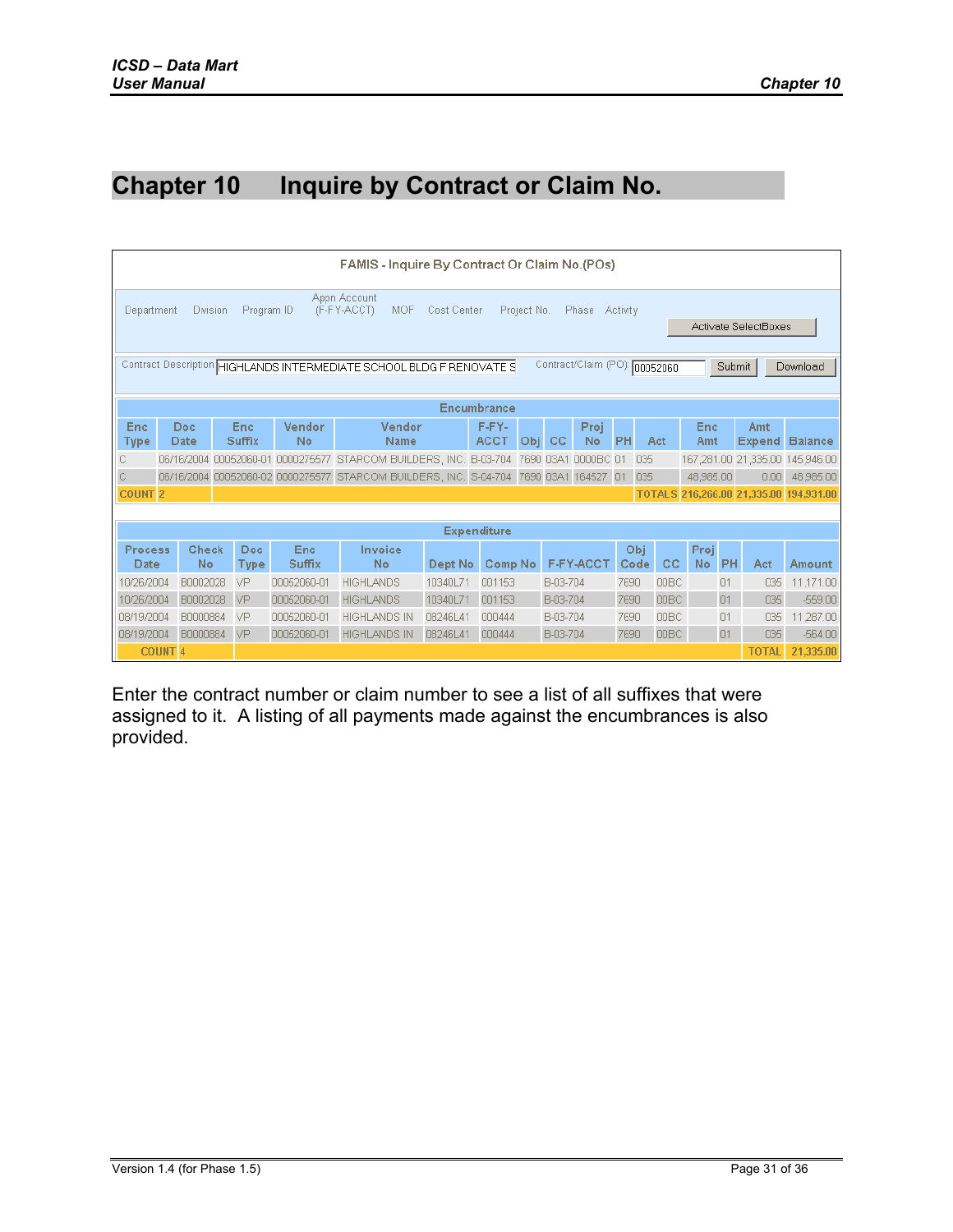# <span id="page-31-0"></span>**Chapter 11 Standard Downloads**

|                                                                                                                                                  | <b>FAMIS - Standard Download Selections</b>      |                                             |                                                                  |                                 |                                      |                                             |                                                  |                                                               |                                              |  |  |
|--------------------------------------------------------------------------------------------------------------------------------------------------|--------------------------------------------------|---------------------------------------------|------------------------------------------------------------------|---------------------------------|--------------------------------------|---------------------------------------------|--------------------------------------------------|---------------------------------------------------------------|----------------------------------------------|--|--|
| Department<br>$5$ (BED)                                                                                                                          | <b>Division</b><br>-ALL-<br>$\blacktriangledown$ | Program ID<br>$\blacktriangledown$<br>-ALL- | Appn Account<br>(F-FY-ACCT)<br>-ALL-<br>$\overline{\phantom{a}}$ | MOF.<br>-ALL-<br>$\blacksquare$ | AS OF<br>$YTD$ $\blacktriangleright$ | From FM<br>$-$ SEL- $\blacktriangleright$ * | From FY<br>$ \text{-SEL-} \blacktriangledown $ * | To FM<br>$-$ SEL- $\blacktriangleright$ $\blacktriangleright$ | To FY<br>$-$ SEL- $\vert \mathbf{v} \vert$ * |  |  |
|                                                                                                                                                  |                                                  |                                             |                                                                  | Account Summary                 |                                      |                                             |                                                  |                                                               |                                              |  |  |
|                                                                                                                                                  | Contracts                                        |                                             |                                                                  |                                 |                                      |                                             |                                                  |                                                               |                                              |  |  |
|                                                                                                                                                  |                                                  |                                             |                                                                  | Claims                          |                                      |                                             |                                                  |                                                               |                                              |  |  |
|                                                                                                                                                  |                                                  |                                             |                                                                  | Revenue*                        |                                      |                                             |                                                  |                                                               |                                              |  |  |
|                                                                                                                                                  |                                                  |                                             |                                                                  | Expenditure*                    |                                      |                                             |                                                  |                                                               |                                              |  |  |
| * For the Revenue and Expenditure Downloads, the From FM/FY and To FM/FY select boxes are required, and will be used instead of the AS OF value. |                                                  |                                             |                                                                  |                                 |                                      |                                             |                                                  |                                                               |                                              |  |  |

This screen does not display any financial data but is used to download detail records based on the criteria selected. After clicking on the **Account Summary**, **Contracts**, **Claims**, **Revenue or Expenditure** button, the user will be prompted to save the results as a CSV file. This screen is best suited when there is a need to manipulate and analyze the data or when other screens cannot provide the required detail records.

Because of the large number of revenue and expenditure detail transactions contained in the data mart, it is strongly recommended to minimize the date range that is entered.

Please note: that the FY 2000 has not been fully loaded into the Data Mart. When selecting the FY 2000, a pop-up will appear as a reminder of this.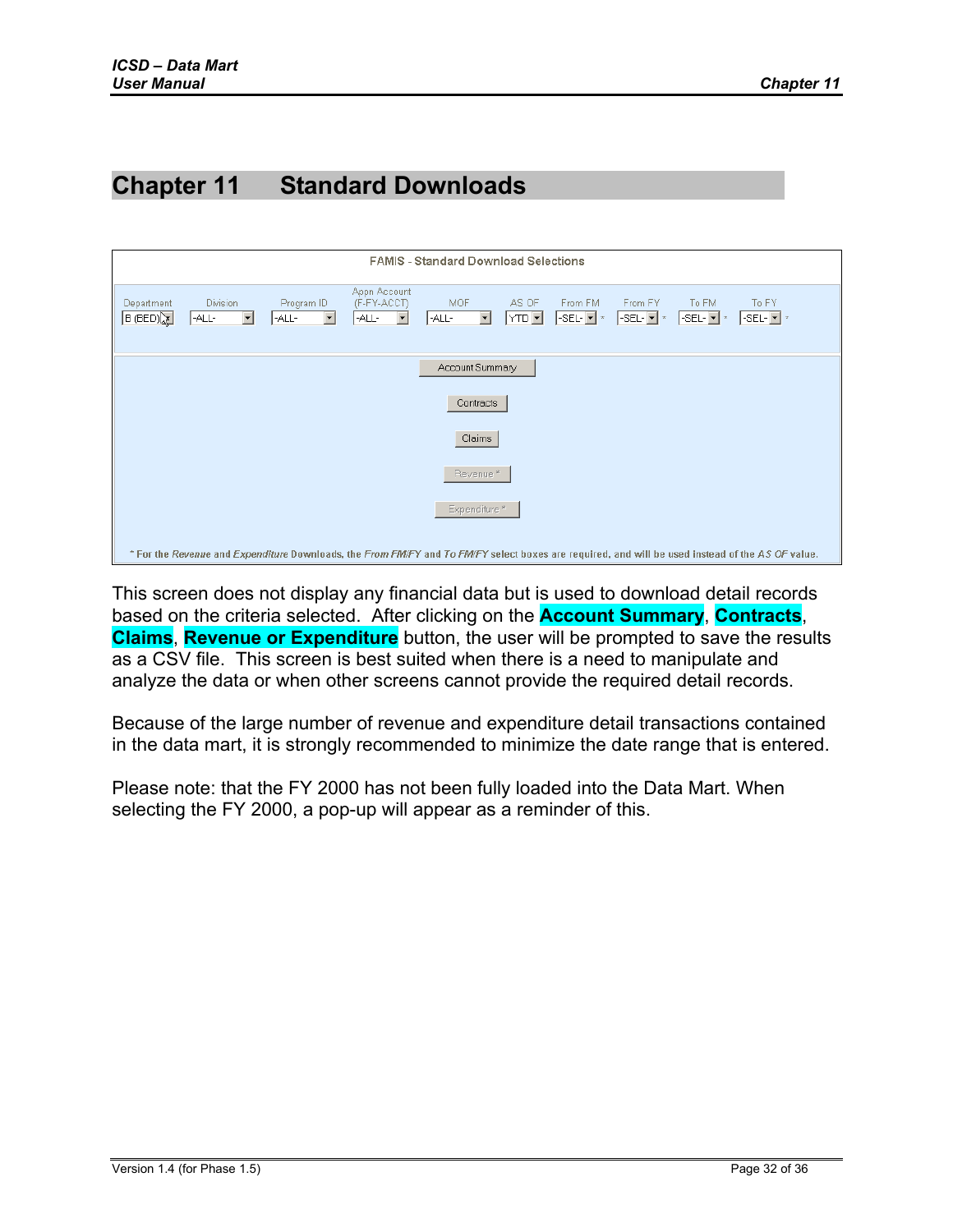Below are the fields that will be in the download files:

**Account Summary Department** Division Program ID Law Section Lapse Date **MOF** Appropriation Type Appropriation Account Account Title Appropriation Amt Allot Amt Appropriation Balance Allot 10 Bal Allot 20 Bal Contracts Balance Claims (PO) Balance Beginning Cash Revenues Cash Transfer **Expenditures** Ending Cash Estimated Revenues Period

**Contracts or Claims Department** Division Program ID **MOF** Appropriation Type Appropriation Acct Contract No/Sfx or Claim No/Sfx Doc Date Vendor No Vendor Name Object Code Cost Center Project No Phase **Activity** Encumbered Amount Expenditure Amount Encumbrance Balance Encumbered Fiscal Year / Month Create Date Period Contract Description 1&2 (for Contract only)

**Revenue Department** Division Program ID **MOF** Appropriation Type Appropriation Type Transaction Code Appropriation Acct Appropriation Acct Source Code Cost Center Project No Phase Activity Amount Doc Type Doc No Fiscal Year/Month Process Date Transaction ID **Expenditure Department** Division Program ID **MOF** Transaction Code Object Code Cost Center Project No Phase Activity **Encumbrance** No/Sfx (Contract No/Sfx or Claim No/Sfx) Vendor No Vendor Name Invoice No Check Date Check No Doc Type Comp No Dept No Doc No FY/FM Enc FM Process Date

Transaction ID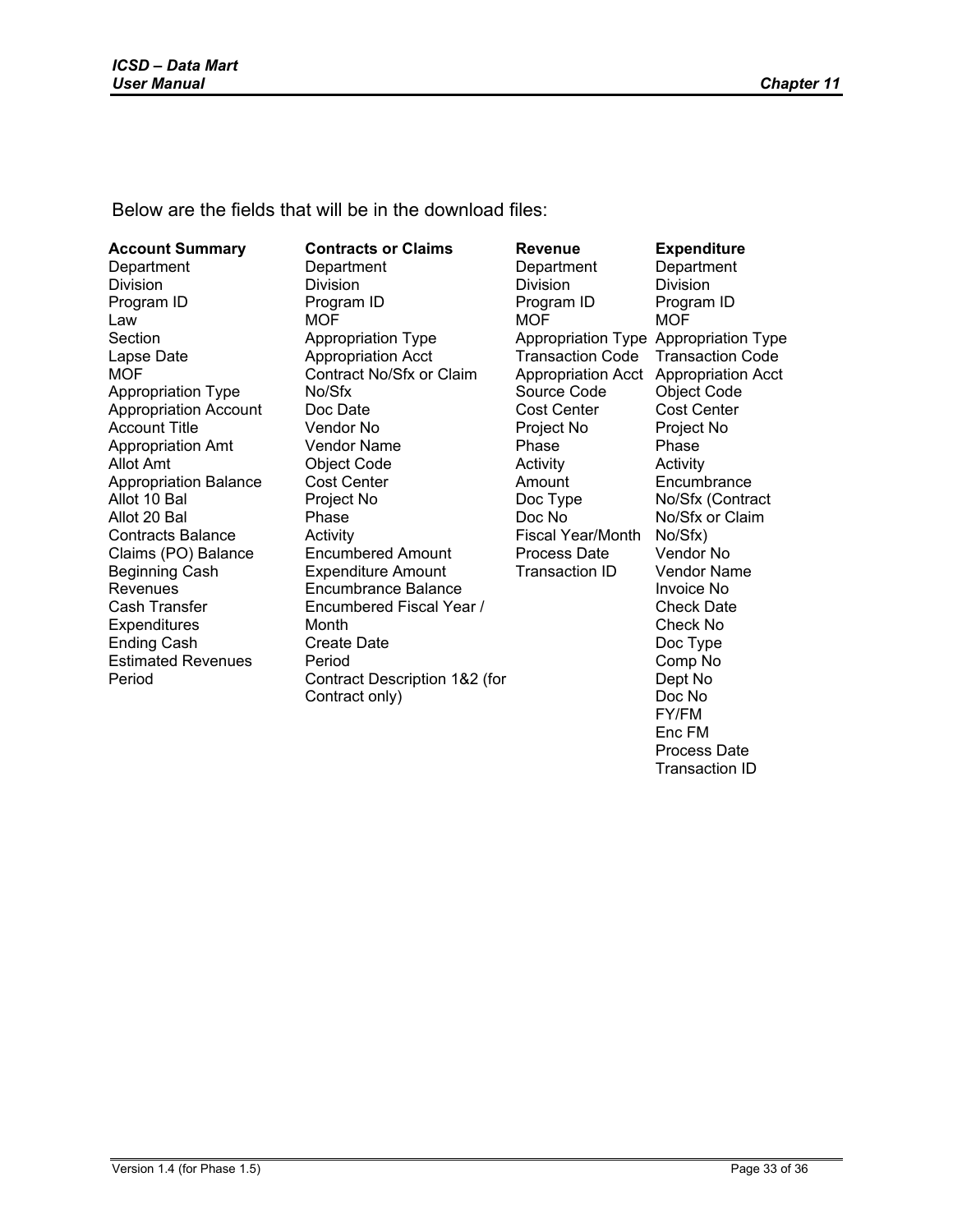# <span id="page-33-0"></span>**Chapter 12 Budget Data**

|                                                                                                                                                                                                                                                                                                       | BUDGET - REQUEST SYSTEM SUMMARY DATA BY OBJECT CODE  |                                    |  |                                                                |            |           |           |  |  |  |  |  |  |
|-------------------------------------------------------------------------------------------------------------------------------------------------------------------------------------------------------------------------------------------------------------------------------------------------------|------------------------------------------------------|------------------------------------|--|----------------------------------------------------------------|------------|-----------|-----------|--|--|--|--|--|--|
| Program ID<br>OrgCode<br><b>MOF</b><br>Object Code<br>Department<br>FileType<br>$-$ All- $\blacktriangleright$<br>$M(AGS)$ $\blacktriangleright$<br>$-$ All- $-$<br>$\vert \cdot \vert$<br>-All-<br>$\blacktriangledown$<br>J2 (OTHER EXP)<br>-ALL-<br>Submit<br>$\vert \mathbf{v} \vert$<br>Download |                                                      |                                    |  |                                                                |            |           |           |  |  |  |  |  |  |
|                                                                                                                                                                                                                                                                                                       | Account Title THIS_IS_A_SUMMATION_THEREFORE_NO_TITLE |                                    |  |                                                                |            |           |           |  |  |  |  |  |  |
| <b>Object</b><br>Code                                                                                                                                                                                                                                                                                 | Lineltem/Position<br><b>No</b>                       | <b>Description</b>                 |  | 2002                                                           | 2003       | 2004      | 2005      |  |  |  |  |  |  |
| <b>COUNT</b>                                                                                                                                                                                                                                                                                          | 957                                                  |                                    |  | TOTALS 64,378,275.00 64,163,581.00 70,458,582.00 67,529,877.00 |            |           |           |  |  |  |  |  |  |
| 2900                                                                                                                                                                                                                                                                                                  |                                                      | SERVICES ON A FEE BASIS            |  | 199,500.00                                                     |            |           |           |  |  |  |  |  |  |
| 2900                                                                                                                                                                                                                                                                                                  |                                                      | SERVICES ON A FEE BASIS            |  | 13,363.00                                                      | 16,636.00  | 15,360.00 | 15,360.00 |  |  |  |  |  |  |
| 2900                                                                                                                                                                                                                                                                                                  |                                                      | SERVICES ON A FEE BASIS            |  | 2,182.00                                                       | 2,772.00   | 2,182.00  | 2,182.00  |  |  |  |  |  |  |
| 2900                                                                                                                                                                                                                                                                                                  |                                                      | PERS SVCS REMD BU PTJER DEPT AG    |  | 375.00                                                         |            | 375.00    | 375.00    |  |  |  |  |  |  |
| 2900                                                                                                                                                                                                                                                                                                  |                                                      | SERVICES ON A FEE BASIS            |  | 49,916.00                                                      | 73,107.00  | 42,000.00 | 63,950.00 |  |  |  |  |  |  |
| 2900                                                                                                                                                                                                                                                                                                  |                                                      | PERS SVS REND BYOTHER DEPT AG      |  | 67.00                                                          | 323,873.00 |           |           |  |  |  |  |  |  |
| 2900                                                                                                                                                                                                                                                                                                  |                                                      | PERS SVCS REND BY OTHER DEPT AG    |  | 1,250.00                                                       |            |           |           |  |  |  |  |  |  |
| 2900                                                                                                                                                                                                                                                                                                  |                                                      | PERSONAL SERVICE-OTHER DEPT/AGENCY |  | 11,380.00                                                      |            |           |           |  |  |  |  |  |  |

Budget request data is only available on this one screen. It is sorted by object code and shows budgeted amounts for 4 continuous years.

Budget data cannot correlate directly to FAMIS data, as they do not have the same selection criteria. Budget data does not have the "Division", or "Appropriation Account" fields, but has one called from "Org Code".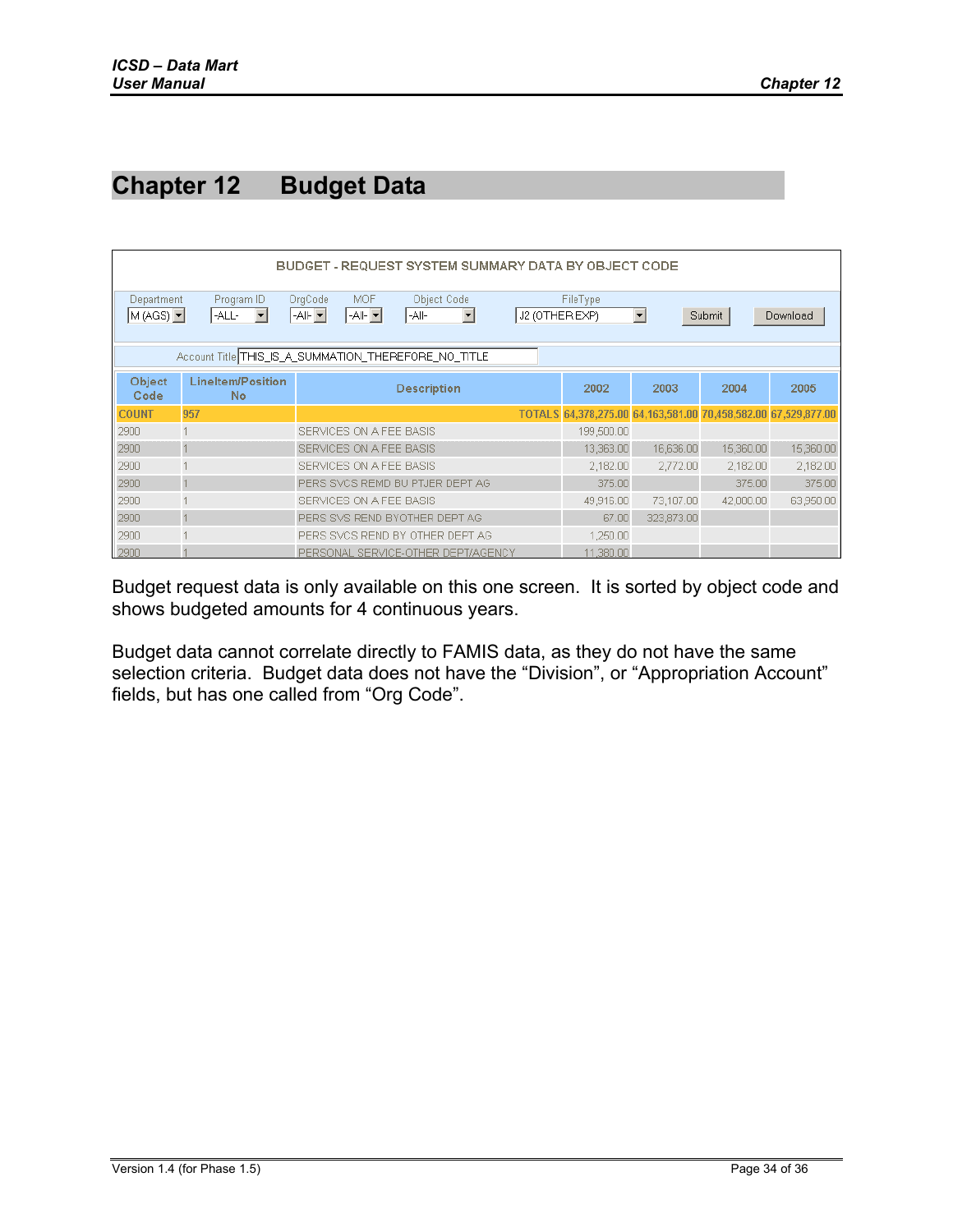# <span id="page-34-0"></span>**Chapter 13 Out-Of-Balance Data**

After FAMIS data is added to the Data Mart, the data is validated to determine if it is out of balance. It there are appropriation accounts that are out of balance, they can be viewed by clicking the **Details** link in the footer of the screen. The following screen will be displayed.

| FINANCIAL AND BUDGET INFORMATION - DATAMART - STATE OF HAWAII                                                                                                                                                                                                                                                                                                                                                                                                                                                                                                                                                                                                                       |              |               |                |             |        |  |                                                             |            |  |
|-------------------------------------------------------------------------------------------------------------------------------------------------------------------------------------------------------------------------------------------------------------------------------------------------------------------------------------------------------------------------------------------------------------------------------------------------------------------------------------------------------------------------------------------------------------------------------------------------------------------------------------------------------------------------------------|--------------|---------------|----------------|-------------|--------|--|-------------------------------------------------------------|------------|--|
| <b>HOME</b>                                                                                                                                                                                                                                                                                                                                                                                                                                                                                                                                                                                                                                                                         | <b>FAMIS</b> | <b>BUDGET</b> | <b>REPORTS</b> | <b>HELP</b> | LOGOUT |  |                                                             |            |  |
| <b>FAMIS - Data Validation Page</b>                                                                                                                                                                                                                                                                                                                                                                                                                                                                                                                                                                                                                                                 |              |               |                |             |        |  |                                                             |            |  |
| AR Apropriation Account Is Out Of Balance                                                                                                                                                                                                                                                                                                                                                                                                                                                                                                                                                                                                                                           |              |               |                |             |        |  |                                                             |            |  |
| * Appn Acct B-04-804 is out of balance: Expenditure Total Does not Match Account Summary: 346.80 <> 10,105.35<br>* Appn Acct B-04-804 is out of balance: Expenditure Total Does not Match Account Summary: 9,758.55 <> 0.00<br>* Appn Acct B-97-679 is out of balance: Expenditure Total Does not Match Account Summary: 185.55 <> 0.00<br>* Appn Acct B-97-679 is out of balance: Expenditure Total Does not Match Account Summary: 0.00 <> 185.55<br>* Appn Acct S-00-457 is out of balance: Expenditure Total Does not Match Account Summary: 0.00 <> 218,596.32<br>* Appn Acct S-00-457 is out of balance: Expenditure Total Does not Match Account Summary: 218,596.32 <> 0.00 |              |               |                |             |        |  |                                                             |            |  |
|                                                                                                                                                                                                                                                                                                                                                                                                                                                                                                                                                                                                                                                                                     |              |               |                |             |        |  | FAMIS data as of: 02/18/2005  BUDGET data as of: 10/12/2004 | V 1.5.0083 |  |